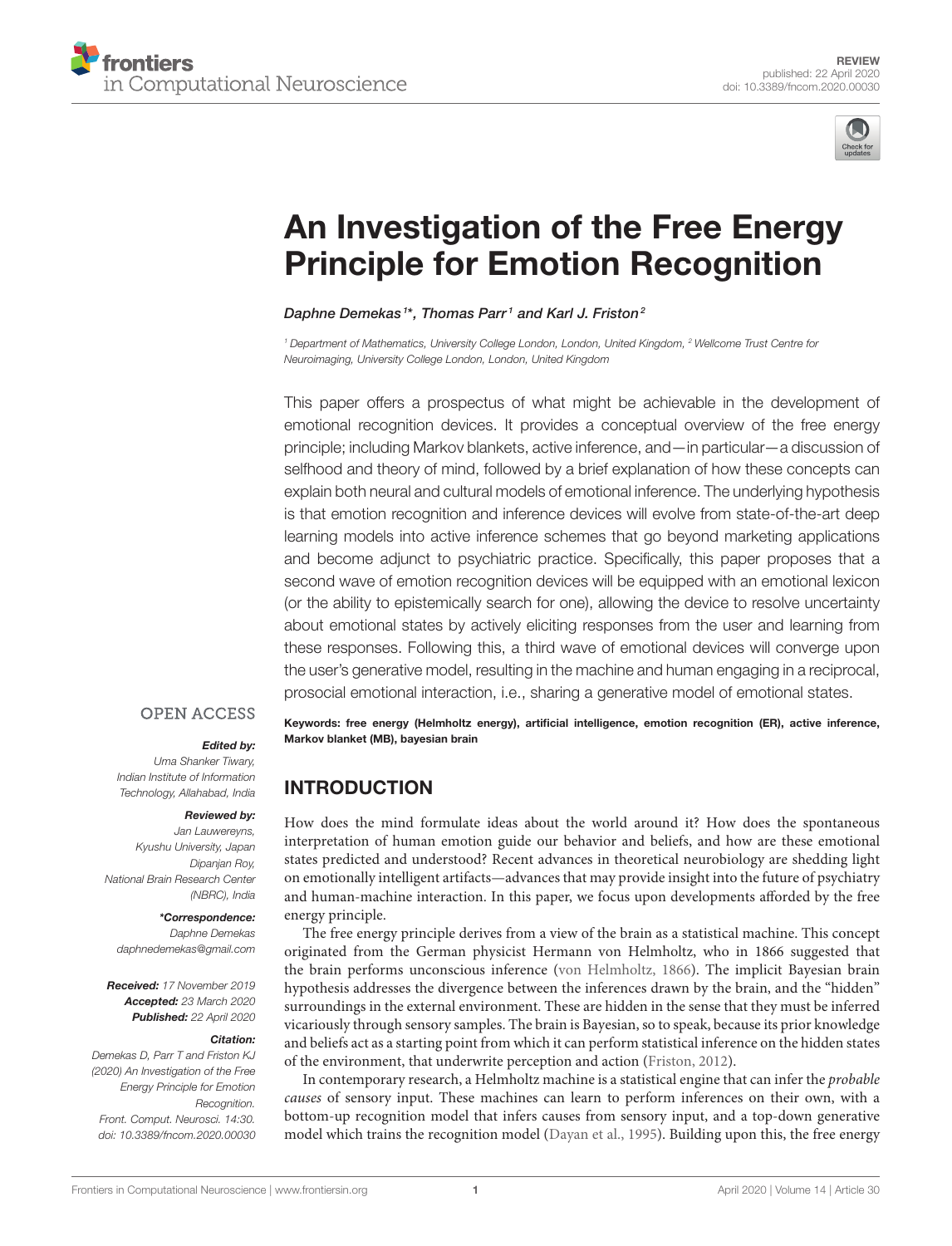principle was introduced to describe how living, self-organizing agents have evolved to exist in a confined "state space" with a bound on their long-term entropy [\(Friston, 2012\)](#page-13-0). The value of the free energy principle is its mathematical rigor, which allows for the modeling of many different forms of behavior across species. For the purpose of this review, we focus on an application of this principle to the inference of human emotion, where we define emotion as simultaneously a result of sensation and a cause of action. As a result, we can begin to see how emotions guide human perception, beliefs and behavior and how the communication and inference of emotions may be simulated with intelligent devices.

We hypothesize that the foundations of the free energy principle and active inference can give rise to more advanced emotion inference devices, and we unpack the underlying principles and advantages of these potential developments.

# THEORETICAL OVERVIEW

The free energy principle conjectures the imperative that underwrites adaptive behavior in biological systems—from split second decisions through to evolution and generations. The principle describes how biological agents restrict themselves to a limited number of (likely) sensory encounters by continuously updating expectations about their environment and acting to minimize sensory entropy and maintain order (Schwartenbeck et al., [2015;](#page-14-0) [Friston, 2009\)](#page-13-2). The key idea is that their brains encode a Bayesian recognition density, with neural dynamics determined by the internal (generative) model that predicts sensory data based upon alternative hypotheses about their causes. These dynamics are interpretable as an inference of the probable cause of observed sensory data that "invert" the generative model, finding the best "fit" to the environment. Crucially, there are two ways of ensuring the model and environment are a good fit to one another. The first is the optimization of the recognition density to capture the most probable environmental configurations. The second is by changing the environment through action to make it more consistent with model predictions. Via these two (active inferential) mechanisms, the brain will self-organize to avoid improbable (under the generative model) sensory encounters; i.e., those associated with existential risk.

The objective function that is optimized through Bayesian inference is the surprisal (negative log probability) of sensory data under a model. This quantifies the fit of the model to the data [\(Schwartenbeck et al., 2015\)](#page-14-0). The above suggests that action and perception are both engaged in minimizing surprisal. Interestingly, the average surprisal is the entropy alluded to above. Minimizing the former on average corresponds to the minimization of sensory entropy and ensures the occupancy of a small number of highly probable states—i.e., self-organization. While surprisal is a difficult quantity to directly assess, it is bounded by a more tractable quantity: variational free energy. As such, minimizing free energy ensures an upper bound on surprisal and entropy.

Computationally, free energy minimization occurs in relation to a generative model through performing active inference. This allows for a continuous and reciprocal optimization of sensory information (via action) and expectations (via inference). Our focus here is on how these fairly abstract notions translate to the computations that underwrite a specific problem—that of social interaction and inference about emotional states. When it comes to social interactions, active inference allows for the communication of emotions through action (through generating speech or facial expressions) and inference about another's emotional state from sensory input such as auditory signals or visual impressions of facial expressions [\(Vogt et al., 2008\)](#page-14-1). The active inference approach assumes a person employs a predictive model of what they would expect from a social interaction in terms of emotional content, what alternative emotional content predicts in the auditory or visual domain, as well as what would cause these expectations to change.

An active inference approach to emotion recognition, other than being useful for industrial applications, is valuable for psychiatric research and practice in order to understand, model, and potentially help recovery from psychological false inferences that lead to altered perception of emotions and behavior.

#### Markov Blankets

The free energy principle is underwritten by the conditional dependencies implied by a Markov blanket, which is a mathematical structure that distinguishes self-organizing systems from the external world. Markov blankets formalize the recurrent interactions between internal, sensory, active, and external states and explain how it is possible for inference to occur in multiple (and nested) spatial and temporal scales. In brief, a Markov blanket is a statistical boundary that renders everything outside the blanket conditionally independent of everything inside of it [\(Pearl, 2014\)](#page-14-2). A common rhetoric used to unpack this is that the blanket states of a given internal state are the parents (things that cause it), children (things that it causes), and parents of its children. The parents of internal states are the sensory states that mediate the influence of the outside world, and their children are the active states that mediate their influence on the outside world. The Markov blanket framework is essential in understanding how any agent is able to achieve autonomy and actively interact with its environment, including other agents.

All living systems have a Markov blanket, because in order for a system to be alive, it must be endowed with some degree of conditional independence from its environment, or else it would be indistinguishable from it. What results from this partition is 4 sets of states: 2 blanket states, which are sensory and active states, that insulate internal states from external states [\(Ramstead et al.,](#page-14-3) [2018\)](#page-14-3). **[Figure 1](#page-2-0)** illustrates the structure of a Markov blanket as formulated for the emotional inference setting we have in mind. The key thing to draw from this is that internal states appear to infer external states vicariously, as they are only influenced by external states via blanket states.

#### Self-Organization

Systemic states are variables that interact with each other, at a given time and within a given environment. If the system is disordered, the interactions between states lack any recognizable pattern, symmetry, or rules. Self-organization is the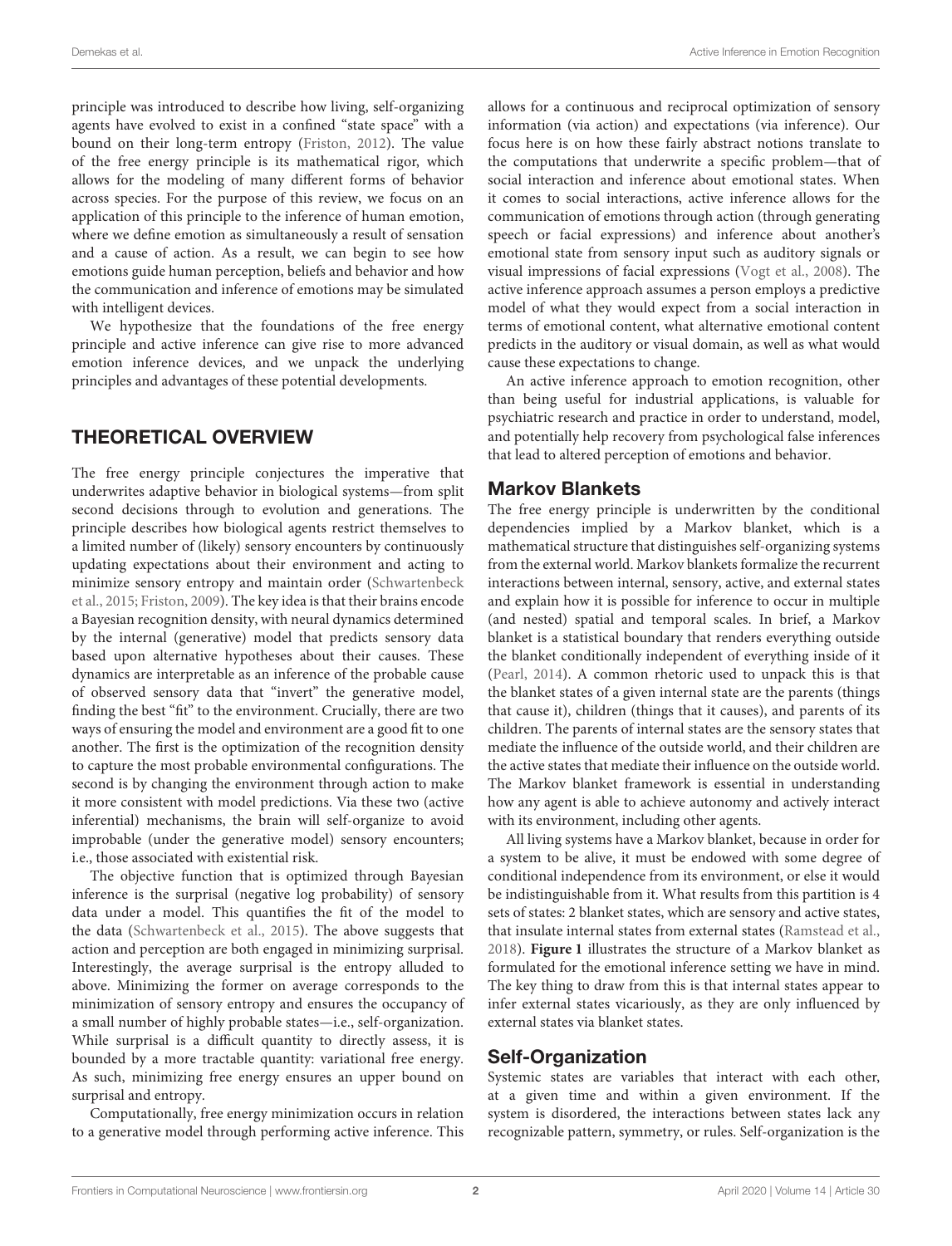

<span id="page-2-0"></span>process by which the local interactions between systemic states spontaneously develop order, usually due to negative feedback mechanisms; where deviations from an ordered configuration are corrected, resisting the dispersive influence of random fluctuations [\(Nicolis and Prigogine, 1977;](#page-14-7) [Kauffman, 1993;](#page-13-4) [Kelso,](#page-13-5) [1995;](#page-13-5) [Pasquale et al., 2008;](#page-14-8) [Bruineberg and Rietveld, 2014;](#page-13-6) [Halatek et al., 2018;](#page-13-7) [Friston, 2019\)](#page-13-8). The theory goes that brains are systems with the ability to self-organize to attracting states (i.e., goals) or equivalently non-equilibrium steady states.

Imagine that every single state of being has a position in an abstract state space. There are 4 important kinds of states (i.e., dimensions) in this space: sensory states (e.g., the sound of a voice), active states (e.g., listening<sup>[1](#page-2-1)</sup>), internal states (e.g., thoughts, feelings), and environmental states (e.g., location, context). These states are by definition the partitions afforded by Markov blanket.

Now imagine different biological agents, like dogs, cats, humans, and bacteria. These different agents have different phenotypic traits, different abilities and different goals, and because of this, each will occupy a different limited repertoire of states in state space [\(Friston, 2019\)](#page-13-8). The classical example is

<span id="page-2-1"></span> $^{\rm 1}$  Listening is used here in the sense of orienting to a sound. Active states of this sort could be framed in terms of motoric (turning one's head) and mental (attentional) states. See [Metzinger, 2017](#page-14-9) and [Friston, 2018.](#page-13-9)

a fish in water, which is an (environmental) state of a fish that is necessary for the fish's traits to be sustained. Once outside of the water, the fish can no longer possess the active trait of swimming, or the internal state of oxygenation, and so it ceases to be a living fish [\(Friston, 2019\)](#page-13-8). This example highlights the importance of surprisal minimization, as being in water is a less surprising state in which to find a fish compared to finding it out of water.

From this, we can characterize the interactions that this agent has with the world around it, i.e., the exchange between environmental and internal states, which are mediated by sensory input (sensory states) and action (active states). These interactions will be self-organizing in a way that ensures that the pattern of interactions between these states is preserved over time. In other words, a living, self-organizing agent is spontaneously attracted to a certain set of states and will tend to converge to those states with a low entropy (e.g., the fish will tend to be found in water). This convergence appears mathematically analogous to the minimization of free energy, an upper bound on uncertainty, or surprisal. In terms of emotional states, free energy minimization allows for a generalized emotional homeostasis, or emotional balance.

# The Free Energy Principle

We define a state as a set of possible events (i.e., each event is a possible realization of the state). When a (living) agent occupies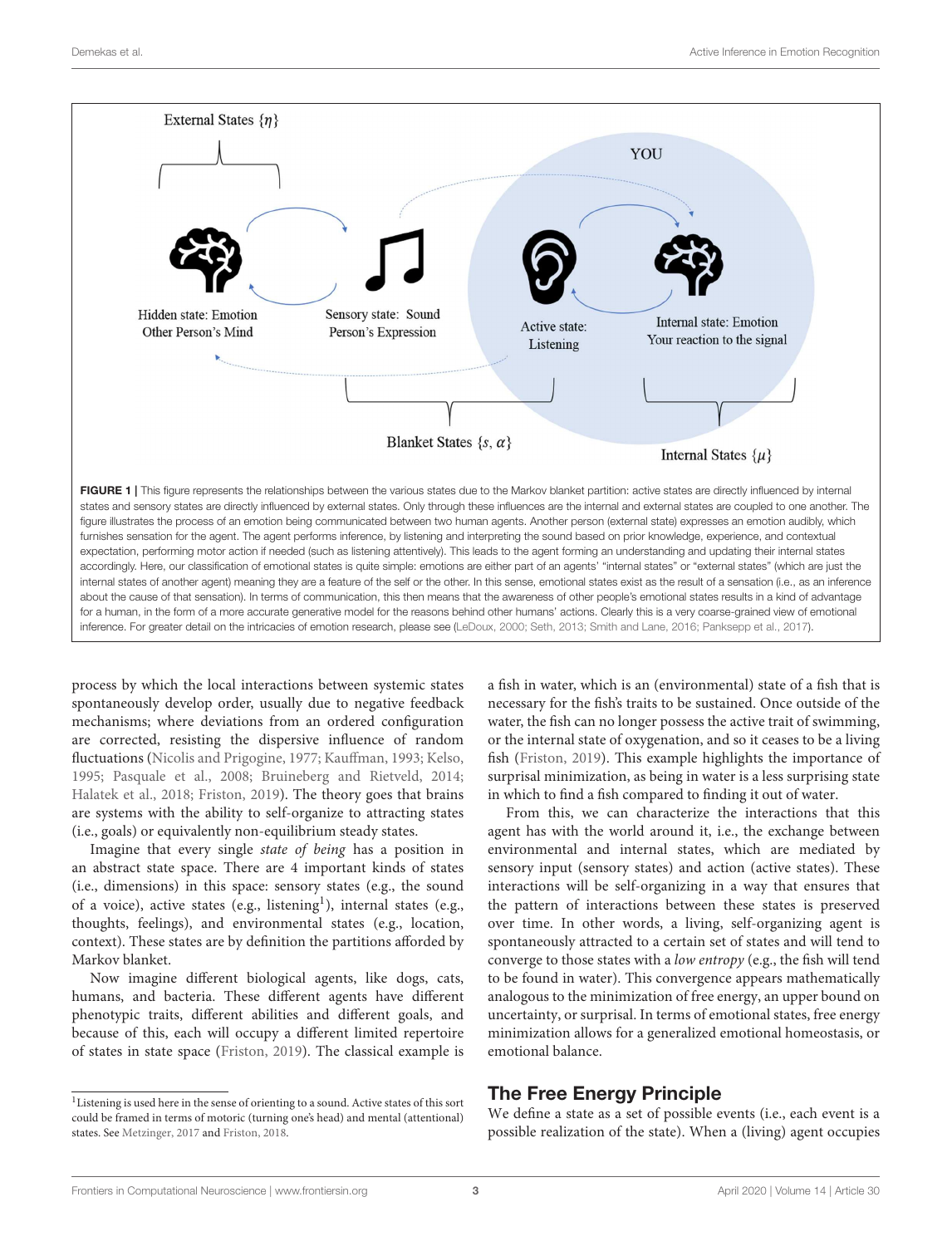some state, each event in the state is assigned a probability, with the probability over all events summing to one. This distribution of probabilities is associated with different levels of certainty, or equivalently precision (inverse variance) negentropy. These quantify how peaked the distribution is.

If very precise, we can be confident that a specific event will occur. If imprecise (i.e., flat), probability mass is shared over a greater number of plausible events. In this case, an agent will be uncertain about whether or not an event will occur, meaning it will not know precisely what to expect, and this uncertainty is equivalent to a large number of potential occurrences.

The entropy of a distribution is the average surprisal of all states or events. The free energy principle places an upper bound on surprisal, therefore bounding the entropy and ensuring a degree of certainty about what is going to happen (Schwartenbeck et al., [2015;](#page-14-0) [Friston, 2009\)](#page-13-2).

#### <span id="page-3-0"></span>BOX 1 | Free energy minimization.

See Friston, Karl *Trends in Cognitive Sciences*, vol. 13, no. 7, 2009 for a full mathematical description of the free energy principle in the context of continuous state-space generative modes. In short, states are mathematically described in terms of random variables that have defined flows with deterministic and random contributions. These flows, and the way in which these variables generate observable data, make up the generative model. Holding beliefs of this sort—that describe the generation of sensory data—affords the opportunity to invert this process to draw inferences about the environmental causes.

Minimizing free energy is equivalent to minimizing a Kullback-Leibler (KL) divergence between two probability densities that are specified by their sufficient statistics,  $\mu$  which are supposedly encoded in the brain. The KL divergence is between a conditional density for the causes of sensations,  $p(\eta|s)$  and a recognition density,  $q(\eta|\mu)$ . The free energy principle states that action  $\alpha$  and sufficient statistics (i.e., internal states)  $\mu$  change to minimize free energy, resulting in the recognition density that approximates the conditional density.

Free energy is defined as the sum of the KL divergence and surprisal, where surprisal is now a function of the agent's sensory input (*s|m* where *m* is the agent). Thus, free energy minimization makes the KL divergence small (but always positive), which results in the free energy being a tight upper bound on surprisal, by definition:

> FreeEnergy = KLDivergence + Surprisal  $F = D (q(\eta|\mu) || p(\eta|s,m) - ln(p(s|m)))$

With a large free energy, there is room for strange (improbable) things to happen to the agent that might threaten its existential integrity. It has a wide range of sensory states that it can occupy and a lot of uncertainty about the environment. This goes against the idea above of a structure that guarantees that phenotypic bounds are not transgressed. The free energy principle (**[Box 1](#page-3-0)**) requires that any adaptive change will minimize the agent's free energy. In other words, living agents will continuously restrict their available sensory states by placing an upper bound on how surprising sensory states can be, on average.

A state  $x \in \{x_1 \dots x_n\}$  Probability distribution:  $p(x) = Cat(x)$ Surprisal:  $\Im(x) = -\ln(p(x))$  Entropy:  $H(X) = E[\Im(x)] =$  $\sum_i p\left(x_i\right) \mathfrak{I}\left(x_i\right)$ 

In **[Figure 2](#page-4-0)**, the states and their probability distribution are modeled continuously, and this conceptualization raises an important point when it comes to applying this model to emotional inference. In our discussion so far, we have treated the problem of inferring emotions to be a categorical problem. To some extent, this is licensed by the way in which we describe emotions; ascribing labels such as "happy" and "sad." However, we also know that our experience of emotions allows for mixtures of these categories to co-exist. This implies emotions are most likely more complicated than states in a discrete set, and the difference between a discrete and continuous distribution of possible emotional states (i.e., a discrete probability mass function over a set {happy, sad, tired} or a continuous probability density function over a spectrum of these states) defines the difference between these two conceptions of emotional "states." Thus, the prior beliefs and inferences of the emotional device can be imagined as more of a "position" in emotional space, rather than an exact state. Despite the fact that we will treat emotions as discrete states throughout this paper for the sake of simplicity, it is important to remember that a continuous description is possible and may co-exist. It is also likely that, if represented discretely, emotional states live on a discretized version of a continuous spectrum. Furthermore, different axes of emotional states may be factorized from one another [c.f., meanfield assumptions [\(Friston and Buzsáki, 2016\)](#page-13-10)]. This facilitates feeling happy and disgusted at the same time.

#### Generative Models and Active Inference

Given that the environment is only seen by agents through a Markov blanket, an agent's best bet at survival is to generate probabilistic inferences about its environment via sensory signals. In predictive coding formulations of free energy minimization, this may proceed through generating predicted observations (i.e., predicted sensory states) from an internal generative model and comparing these to observed states. The results of this comparison comprise a prediction error and can be thought of as a simple form of free energy. These prediction errors can either be used to update beliefs generating predictions (i.e., perception) or they can be used to sample the environment in a way that conforms to predictions (i.e., action) [\(Feldman, 2009\)](#page-13-11). For an accurate prediction of what the environment entails, the agent must minimize free energy or prediction errors (Conant and Ashby, [1991;](#page-13-12) [Ashby, 1947;](#page-12-0) [Conant and Ashby, 1970;](#page-13-13) [Mansell,](#page-14-10) [2011;](#page-14-10) [Solway and Botvinick, 2012\)](#page-14-11). Mathematically, this is the same as maximizing model evidence. In the context of machine learning, this is equivalent to maximization of an evidence lower bound or "ELBO" [\(Winn and Bishop, 2005\)](#page-15-1).

An intelligent adaptive agent will continuously evince this inference process to create new assumptions and update prior beliefs about the world [\(Friston et al., 2017a;](#page-13-14) [Parr and Friston,](#page-14-12) [2017\)](#page-14-12). It will first sample the environment based on sensory input, then act on the environment in a purposeful way, and then update its internal model. By acting on the environment (increasing range of view, jumping to see higher, squinting to see better; all examples of acting in response to visual input), it will effectively change sensory input (seeing more, seeing better), which directly follows from the structure of the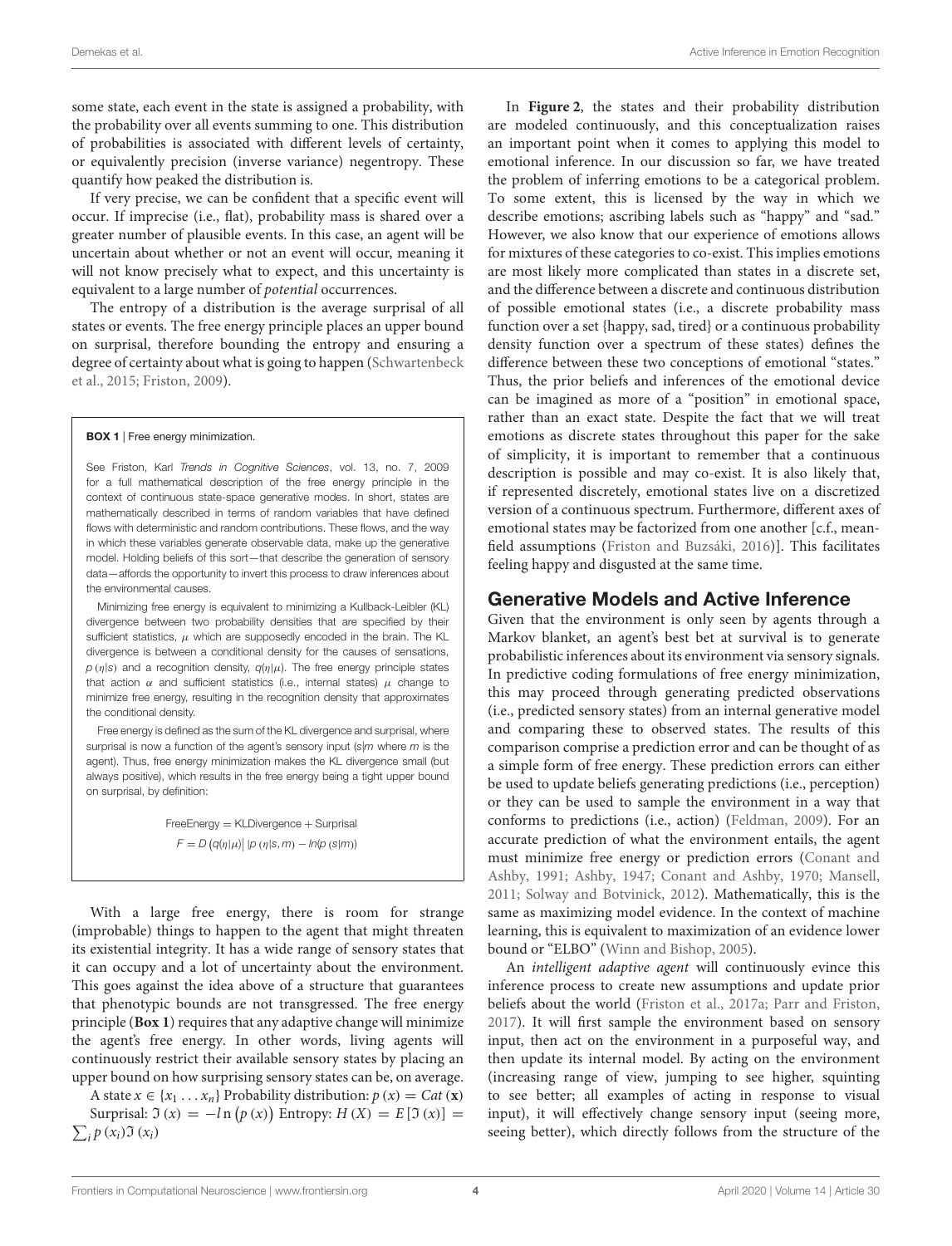

<span id="page-4-0"></span>Markov blanket. This exchange is extremely important to the continuous minimization of free energy, because it becomes an autonomous cycle, recapitulating the "action-perception" cycles that underwrite modern cognitive science [\(Fuster, 1990\)](#page-13-15).

Agents that obey the free energy principle via "adaptive action" are said to engage in active inference. This means the agent will perform the actions associated with the least free energy, i.e., the actions that confirm its causal predictions of the most likely sensory states. In other words, the minimization of free energy requires the agent to act in order to avoid surprising sensory encounters, thereby increasing the accuracy of its sensory data [\(Friston, 2009\)](#page-13-2). An introduction to the mathematics of active inference can be found in **[Box 2](#page-4-1)**.

In summary, this section has outlined the principles that underwrite active inference. Crucially, this rests upon a separation between the internal and external components of a generative model, such that the external world (e.g., other people) must be inferred vicariously. Given that the problem raised in the introduction—"how can we draw inferences about the emotional states of others?"—relies upon the notion of self and not-self (other) and upon the idea of vicarious inference, this implies the formalism afforded by active inference is well-suited to address this problem. In the next section, we provide an overview of some of the applications of active inference, with a special focus on inference about another's emotional state.

# EMOTIONAL INFERENCE, SELFHOOD, AND THE HUMAN BRAIN

Up until now, our formulation of the free energy principle—and corresponding concepts—have been articulated in terms of any

#### <span id="page-4-1"></span>BOX 2 | Active inference.

See Solopchuk, Oleg, *"Tutorial on Active Inference"* for an in-depth mathematical description of active inference. In brief, one needs to make an approximation to the posterior purely based on sensory states and free energy minimization and then use this approximation to infer the conditional probability of hidden states. Generally, this approximation is done by introducing an arbitrary distribution, say  $q(\eta|\mu)$ , which depends on the internal states, and is integrated within the generative model so that free energy becomes a functional of *q(*η*|*µ*).* Then, by minimizing free energy, we bring our approximate distribution closer to the posterior. When free energy  $=$  surprisal, then our arbitrary distribution is exactly this posterior [\(Solopchuk, 2019\)](#page-14-13).

Note that this does not happen only once but over and over again at each time step, and also that within this interval of time steps, the agent is free to act on its environment, thus changing the sensory input over the time steps that follow. However, actions are not independent, in fact they follow each other in some kind of a plan, called a policy, which is a series of actions oriented toward a goal which is distant in time [\(Solopchuk, 2019\)](#page-14-13). Therefore, the brain will plan a policy and integrate this in its generative model and its process of inference. There will be many possible actions and many future time points, and therefore there will be several potential policies. The generative model will consider every plausible policy and pick a policy that has the smallest expected free energy in the future [\(Solopchuk, 2019\)](#page-14-13).

A final intricacy to note is that since the model doesn't have access to future observations, it must therefore guess what they could look like based on a given policy [\(Solopchuk, 2019\)](#page-14-13).

self-organizing biological agent. Now we turn to the human brain and consider how active inference provides a computational architecture that allows the brain to distinguish between the self and other—and make inferences about emotional states in particular.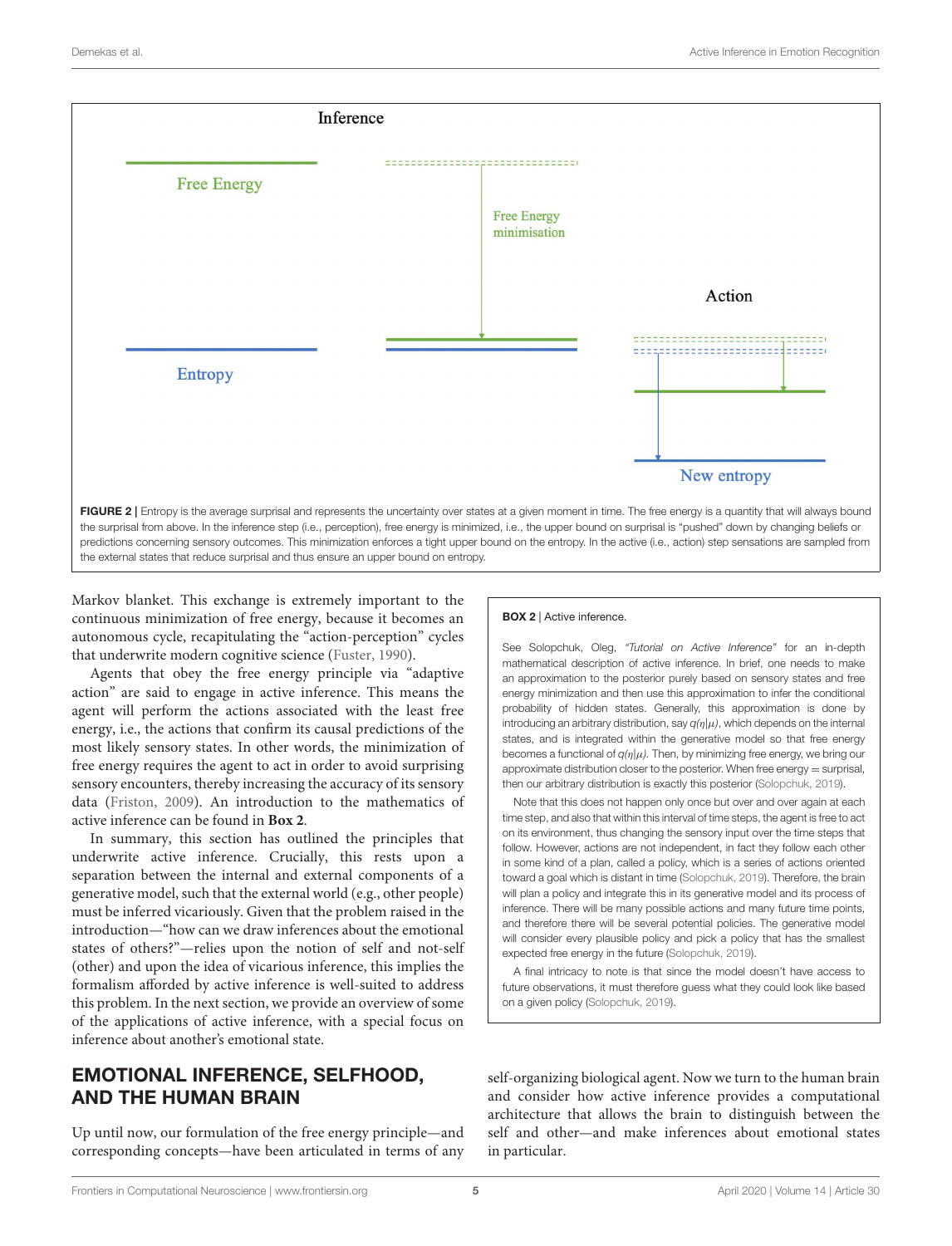According to theory of mind, the prerequisite for any inference about another is the ability to form a clear distinction between the "self" and "other" [\(Zahavi, 2008\)](#page-15-2) This distinction can be modeled perfectly with a Markov blanket, in which the "self" consists of internal states, and the external states consist of everything other than the self [\(Seth and Friston,](#page-14-14) [2016\)](#page-14-14). However, this does not mean that the internal states "know" that they are internal. To associate active inference with a minimal sense of self, requires a bit more work [\(Zahavi, 2008;](#page-15-2) [Limanowski and Blankenburg, 2013;](#page-13-16) [Seth, 2013;](#page-14-4) [Williford et al., 2018\)](#page-15-3).

From the point of view of active inference, things only exist as a label for a hypothesis or inference about hidden states (i.e., hidden behind the Markov blanket). This means that, in order for the "self" to exist, there must be a generative model that has "self" as a hypothesis. Not all living agents have this model; viruses, for example, may not have self as a hypothesis. When we have "experiences," we hypothesize that it is the self that is "experiencing," as oppose to the other.

When it comes to emotions, if an emotion provides a simple explanation for the myriad of social cues in the environment, then the hypothesis of a given emotional state will equip the brain with a better generative model; namely, a model that best reflects the fact that much of the sensory evidence at hand is generated by an agent with emotional states [\(Seth and Friston, 2016\)](#page-14-14).

For the ability to disambiguate an emotional states, it is necessary for an artifact to have a good generative model for emotional inference, with the capacity for emotional perspective. It is generally considered that emotional inference entails some predictions about interoceptive states, that may or may not be realized through autonomic reflexes and, literally, provide the basis for "gut feelings" [\(Ainley et al., 2012,](#page-12-1) [2016;](#page-12-2) Barrett and Simmons, [2015;](#page-12-3) [Palmer et al., 2015;](#page-14-15) [Fotopoulou and Tsakiris,](#page-13-17) [2017\)](#page-13-17).

When it comes to the interaction between two self-organizing agents that both possess their own Markov blankets, the external states from the perspective of one agent are the internal states of the other. The existence of this shared narrative presents the opportunity of building emotionally responsive artifacts that can be both observers and recipients of emotional observation and interaction [\(Friston and Frith, 2015a\)](#page-13-18).

Moreover, it is important to consider all of the ways that the brain and its generative model can go awry, so that we can pre-empt this in developing artificial systems. Interestingly, conditions seen in psychiatry are almost exclusively about the self in relation to others [\(Seth and Friston, 2016\)](#page-14-14). For example, anorexia nervosa is a disorder of how others perceive the self physically, schizophrenic symptoms are often related to feeling threatened (or controlled) by others, and agoraphobia is the unwillingness to go outside for fear of the presence of other people. In general, psychiatry is concerned with the failure of interpersonal inference, and this necessarily has an emotional aspect to it. Under the active inference framework, these psychiatric symptoms occur due to a chemical imbalance which results in the failure of emotional inference. This underwrites the importance of a hierarchical generative model capable of optimizing beliefs about precision in developing synthetic

systems capable of determining emotional states of others [\(Limanowski and Blankenburg, 2013;](#page-13-16) [Corlett and Fletcher, 2014;](#page-13-19) [Friston, 2017;](#page-13-20) [Powers et al., 2017;](#page-14-16) [Limanowski and Friston, 2018;](#page-14-17) [Rae et al., 2019\)](#page-14-18).

#### A Model of Neural Structure

Evolutionary Systems Theory (EST)—under the Hierarchical Mechanistic Mind (HMM) model—considers how mechanisms such as evolution, enculturation, development, embodiment, and behavior act on different time scales to shape a reciprocal brain-body-environment system and engender the structure and function of the brain [\(Badcock et al., 2019\)](#page-12-4).

The human brain is a self-organizing hierarchy of neurons that interact bidirectionally over multiple spatiotemporal scales. The lowest levels of the hierarchy are those on the periphery of the brain, interfacing with the peripheral nervous system, which in turn interfaces with muscles and sensory receptors. Higher cortical levels are further removed from primary cortical areas in the brain. Some of these higher regions, notably the hippocampus, are associated with greater plasticity than some others. This ensures they respond flexibly to input received from lower levels [\(Badcock et al., 2019\)](#page-12-4). Through a complex mixture of short and long range connections on different scales, these cortical levels interact and, from these interactions, human cognition, and behavior emerge (**[Box 3](#page-5-0)**).

<span id="page-5-0"></span>BOX 3 | Pyramidal cells.

For a more detailed explanation see [\(Friston et al., 2016b\)](#page-13-21) "*The Dysconnection Hypothesis"*.

Neurobiologically, the passing of messages between hierarchical cortical areas is mediated by pyramidal cells, among the largest neurons in the brain. Pyramidal cells exist both in superficial regions of the neocortex as well as deeper layers, and cells in different regions play different roles in the process of cognition and sensory processing. Under predictive coding models of neuronal message passing conditional expectations are encoded by deep pyramidal cells at each level of the cortical hierarchy that convey predictions downward to suppress errors, which are encoded by the superficial pyramidal cells [\(Bastos et al., 2012;](#page-12-5) [Shipp, 2016;](#page-14-19) [Friston et al., 2017b\)](#page-13-22). This organization explains why superficial pyramidal cells have so many synaptic gain control mechanisms (NMDA receptors, D1 dopamine receptors, etc.), in order to set the gain or precision of prediction errors—thought to be encoded by superficial pyramidal cells [\(Pinotsis et al., 2014;](#page-14-20) [Kanai et al., 2015;](#page-13-23) [Shipp,](#page-14-19) [2016\)](#page-14-19).

The HMM and EST view the brain as a fractal and nested modular hierarchy, which is self-similar across scales and can be modeled mathematically by a system of nested Markov blankets. This requires that the interaction between these nested hierarchical levels must itself be optimized. In the brain, this organization may be a key role of neuromodulatory systems, which act to control the gain of signals passed up or down the cortical (and subcortical) hierarchy.

From the perspective of a generative model, the confidence with which a variable at a lower hierarchical level may be predicted by that at a higher level is quantified by the precision of the distribution mapping the latter to the former [\(Clark,](#page-13-24)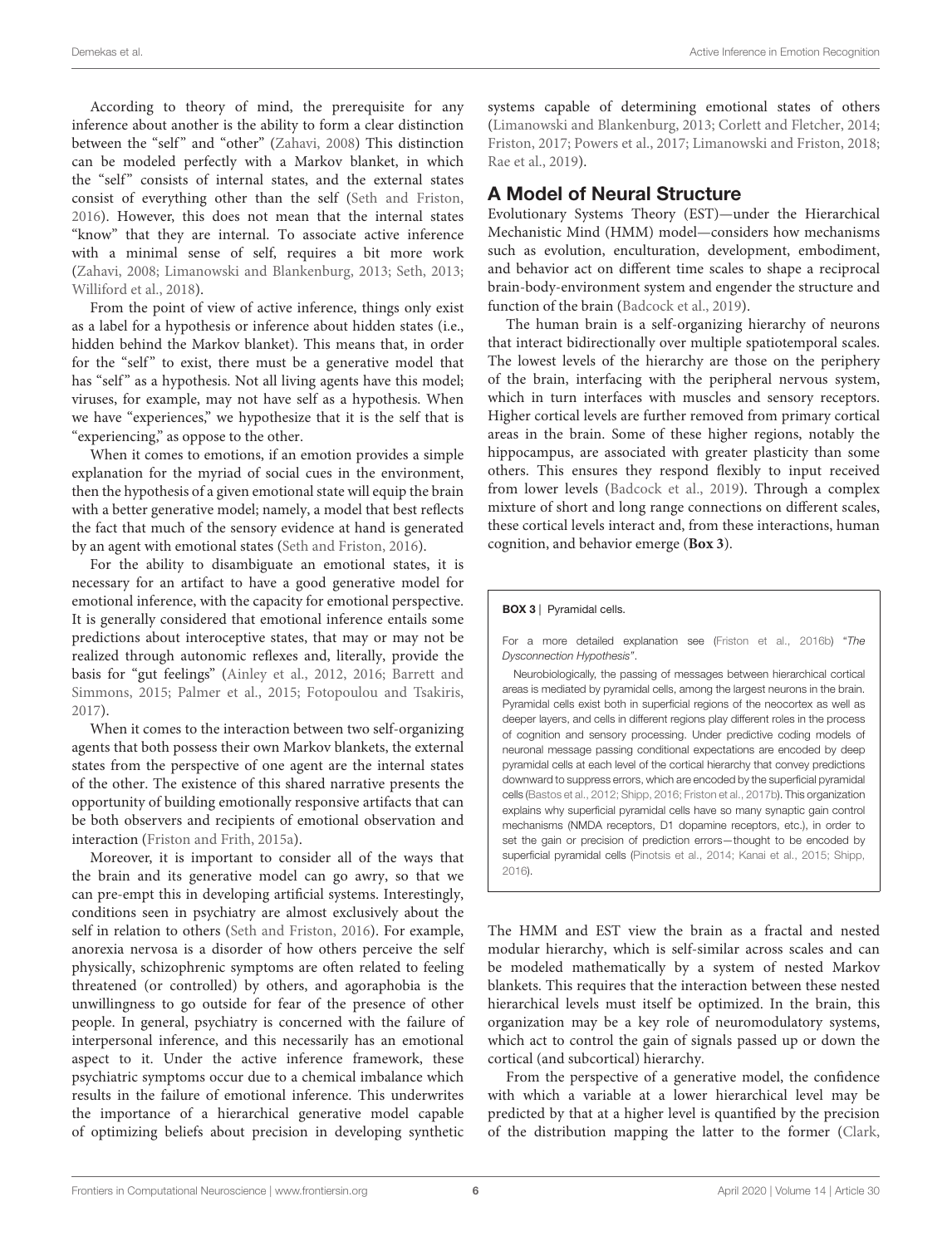#### <span id="page-6-0"></span>BOX 4 | Mirror neurons: from action observation to emotion observation.

The proposed emotional echopraxia achievable by an emotionally intelligent artifact can be interpreted as an extension of the brain's mirror neuron system—from action observation to emotion observation.

It has been established that when the brain observes another's motor behavior, this observation activates the same neural systems in the observer's brain as if she was herself performing the other's actions. This "reflected" neural structure is described in terms of mirror neurons, which are the neurons that fire in synchrony with the observer during action observation.

From the point of view of active inference, the role of mirror neuron system is to enable the brain to repurpose its generative model of motor behavior from understanding the self to inferring the intentions of another person (Kilner et al., [2007\)](#page-13-25). In other words, because an agent knows their own intentions for moving, the mirror neuron system in action observation can repurpose this knowledge to interpret another's intentions for moving. This inference—that rests upon the mirror neuron system—is analogous to what we are proposing for emotion; namely, a mirror neuron system for emotion observation as oppose to motion observation.

[2013b\)](#page-13-24). In predictive coding, this reduces to the precision of prediction errors that are sent from one level to the next thought to be encoded by superficial pyramidal cells (Feldman and Friston, [2010\)](#page-13-26). The brain's neuromodulatory mechanisms appear to perform gain control operations in a manner analogous to the precision optimization (see **[Box 4](#page-6-0)**). This underwrites attentional processing in computational models of predictive coding and active inference [\(Parr and Friston, 2013\)](#page-14-21).

## A Cultural Markov Blanket

Not only do biological agents conform to the free energy principle but ensembles of biological agents—brought together in the same environment (a niche)—should obey the free energy principle, too [\(Friston et al., 2015a;](#page-13-27) [Constant et al., 2018\)](#page-13-28). A model of free energy optimization provides a useful insight into how priors may be formed through evolution and culture, furnishing a new perspective on the origin of different emotional priors across people (**[Box 3](#page-5-0)**). This process of optimization in evolution allows for an analysis of the way emotions are predicted and evinced differently across cultures, and an understanding of these processes is fundamental in an effort to build an emotionally intelligent agent [\(Heyes, 2018\)](#page-13-29).

Ecologically, we speak of cultural niches within which organisms operate, and within these niches there are "affordances" referring to what the environment offers the organism: a shoe "affords" protection for his/her feet and "affords" a dog a chew toy [\(Ramstead et al., 2018\)](#page-14-3). These affordances are examples of prior beliefs that have been encoded culturally, rather than arising independently in an organism. Crucially, the interaction between environmental affordances and human sensory states can be modeled with a Markov blanket [\(Ramstead et al., 2018\)](#page-14-3). According to the free energy principle, over time and on average, human behavior will tend to reflect the statistical structure of the environment; i.e., actions will be guided by "encultured" beliefs [\(Constant et al., 2018\)](#page-13-28). In fact, the structure of the human brain reflects the structure of its environment, i.e. environmental causes that are statistically independent are encoded in functionally and anatomically separate neuronal regions [\(Ramstead et al., 2018\)](#page-14-3). The classic example of this is the separation of visual processing into a "what" and a "where" stream [\(Ungerleider and Haxby, 1994\)](#page-14-22). From this perspective, the free energy principle can be applied to the internal states of the brain, the individual, or even the culture, where the levels of the nested internal states interact with the environment in different ways and to varying degrees [\(Kirchhoff et al., 2018\)](#page-13-30).

There is a distinctive difference between the optimization performed by an adaptive agent's brain in real time, and that which occurs over generations. In ethology and evolutionary biology, the desired non-equilibrium steady state of phenotypes is defined through co-evolution and natural selection, meaning that it is a necessary consequence of natural selection, rather than the agent having to actively optimize policies to attain a specific non-equilibrium steady state [\(Frank, 2012;](#page-13-31) [Campbell,](#page-13-32) [2016;](#page-13-32) [Constant et al., 2018\)](#page-13-28). This is plausible evolutionarily, because the model optimizes perceptual inference by allowing the organism to accumulate evidence across timescales and derive the best explanation for sensory data to achieve distal goals. Given the hierarchical time-scales inherent in the natural world, there is good reason to assume that organisms with this kind of cortical hierarchy would be favored by natural selection [\(Ramstead et al., 2018\)](#page-14-3). Another way of phrasing this is that natural selection is Bayesian model selection, and that the best models (conspecifics) are those with the greatest evidence (lowest free energy) in a generation [\(Campbell,](#page-13-32) [2016\)](#page-13-32).

If every organism is equipped with naturally selected Bayesian priors that have emerged from ecological niches and influence the species morphology, cognition and behavior, then an ecological niche will itself minimize free energy by "enculturing" its members so that they share common prior beliefs (Ramstead et al., [2018\)](#page-14-3). Prior beliefs are therefore conditional on the unique ecological niches in which animals adapt through natural selection, development and learning, which explains why the inhabitants of different niches behave differently. At the same time, expectations within the same family, or species, are inherited and conserved across generations, and from this interplay emerges the phenotypical variety of life (Limanowski et al., [2015;](#page-14-23) [Ramstead et al., 2018\)](#page-14-3).

This resulting variety of behaviors due to evolution and adaptation in different ecological niches can offer insights into how humans express and interpret emotions. The way in which humans express emotions varies across cultures, differing in intensity for physical gestures, vocal emphases, or patterns of spoken and body language. This expression mechanism is an encultured prior, formed through cycles of updating prior beliefs to match expectations in each nested conspecific's generative model. Therefore, in order to successfully build an emotional inference agent, careful contextualization must be considered. The same sensory data (word choice, pitch, speed of articulation) could imply different kinds of emotional state for different people or in distinct social contexts. It is only by having a deep hierarchical model that accounts for this context that we might hope to draw sensible inferences about a person's emotional state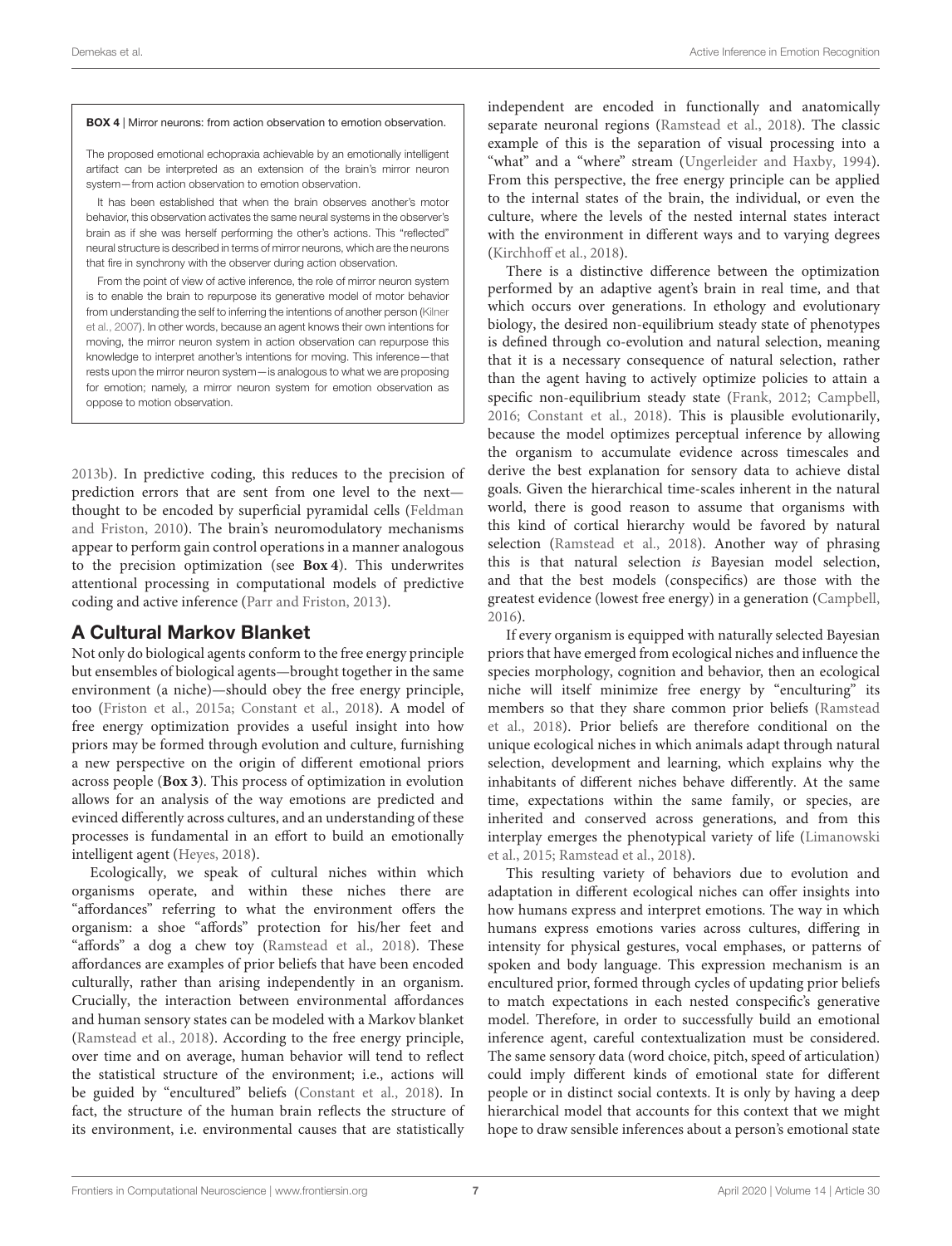from their voice. Part of this abductive capacity is being able to use context to work out which data features to "attend" to. If successful, a nested, recurrent model of emotion recognition and expression could be simulated using active inference, providing artificial intelligence with a way to accurately decipher emotions across different modes of expression.

## Sensory Attenuation

In active inference, the precision of prior expectations is crucial, because it regulates how confident the agent will be in its inferences and subsequent planning; i.e., behavior [\(Clark, 2013b\)](#page-13-24). Increasing precision creates confident behavior and motivates action, whereas decreasing precision subverts action through uncertainty [\(Friston et al., 2012;](#page-13-33) [Clark, 2013a;](#page-13-34) [Hohwy, 2013;](#page-13-35) [Seth and Friston, 2016;](#page-14-14) [Badcock et al., 2017;](#page-12-6) [Parr and Friston,](#page-14-12) [2017;](#page-14-12) [Peters et al., 2017;](#page-14-24) [Clark et al., 2018;](#page-13-36) [Palmer et al., 2019\)](#page-14-25). This must be balanced with the precision ascribed to predictions about the sensory consequences of behavior. Crucially, the active inference perspective on movement is that motor commands are simply predictions about the sensory consequences of a planned act. Action then corrects any discrepancy between predictions and sensory data. This raises an interesting problem—how do we start predicting movement related signals when we are not actually moving? In other words, if sensory data is consistent with being stationary, why do we update the world through action as opposed to updating our predictions? The answer to this is sensory attenuation.

Sensory attenuation occurs when brain adjusts the precision of its sensory input in order to properly modulate future action. In other words, the brain can act to suppress ascending prediction errors, thereby momentarily increasing the divergence between internal and external states in order to act [\(Blakemore et al.,](#page-13-37) [1999;](#page-13-37) [Shergill et al., 2005;](#page-14-26) [Brown et al., 2013;](#page-13-38) [Parees et al., 2014;](#page-14-27) [Oestreich et al., 2015;](#page-14-28) [Wiese, 2017\)](#page-15-4). For example, one needs to be able to suppress the prior expectation of the position of their arm in order to be able to move their arm. In terms of psychophysics, sensory attenuation is a reduction in the intensity of sensory experience when action is self-generated, which can be measured with newer physiological methods by the amplitude of sensory evoked potentials [\(Brown et al., 2013\)](#page-13-38).

The concept of sensory attenuation will become relevant in the following section, when we discuss a third wave of emotion recognition artifacts, which will potentially be able to engage with their users. In order to perform reciprocal prosocial interactions, the artifact will need to employ sensory attenuation in order to convey emotional information, and the user will do the same in order to infer the emotional state of the device. Creating an artifact that can accomplish this "turn-taking" behavior by performing sensory attenuation is significant in psychological research on disorders such as schizophrenia, because it is exactly a failure in sensory attenuation that is said to cause the associated delusions [\(Shergill et al., 2005;](#page-14-26) [Brown et al., 2013;](#page-13-38) [Parees et al., 2014;](#page-14-27) [Quattrocki and Friston, 2014;](#page-14-29) [Oestreich et al.,](#page-14-28) [2015;](#page-14-28) [Beedie et al., 2011\)](#page-12-7). Its key role in communication and turn taking is exemplified in simulations of active inference in [Kirchhoff et al. \(2018\)](#page-13-30).

Paranoid delusions, often involving the feeling of being threatened, arise in the brain's inability to perform sensory attenuation in the same way as non-schizophrenic brains. In order to overcome this, the brain increases its confidence (precision) in high level beliefs rather than in low level expectations. Thus, the brain becomes resistant to sensory evidence that contradicts its beliefs [\(Adams et al., 2013\)](#page-12-8). When prior beliefs dominate perceptual inference, hallucinations such as hearing voices can occur. The brain can only understand this situation by falsely inferring, with a high degree of certainty, that an internal sensation is being generated by an outside agency, and this is a paranoid delusion [\(Friston et al., 2016b\)](#page-13-21). For recent work on simulations of auditory hallucinations resulting from these false inferences, see [\(Benrimoh et al., 2018,](#page-13-39) [2019;](#page-12-9) [Parr et al., 2018\)](#page-14-30).

This anomaly in schizophrenic brains, possibly fueled by chemical imbalances in the neuromodulatory interactions between pyramidal cells and fast spiking inhibitory interneurons [\(Spencer et al., 2003;](#page-14-31) [Sohal et al., 2009;](#page-14-32) [Jardri and Deneve, 2013;](#page-13-40) [Ranlund et al., 2016\)](#page-14-33), sheds light on how schizophrenic patients misinterpret sensory information. Similarly, psychological phenomena of sensory misinterpretation arising in paranoia, depression, and autism can be explained with similar models [\(Lawson et al., 2017;](#page-13-41) [Palmer et al., 2015;](#page-14-15) [Clark et al.,](#page-13-36) [2018\)](#page-13-36). If one can simulate the way humans neurologically interpret emotions with generative models performing active inference, one could then adjust the simulation to characterize a schizophrenic, paranoid or autistic brain, and therefore better understand what the patient is inferring emotionally from their surroundings, gaining insight on how to approach patients with perceptual disorders in a formal way [\(Oestreich et al., 2015\)](#page-14-28).

## Inferring Human Emotion

The remainder of this paper will be dedicated to comparing different machine learning approaches to emotion recognition and proposing second and third waves of emotional inference devices. Building a machine that can recognize and infer human emotions from facial expressions, body language and speech represents may be accomplished by replicating the brain's deep (i.e., hierarchical) inference—to recapitulate artificially what humans do instinctively [\(Vogt et al., 2008\)](#page-14-1). This new form of artificial intelligence has clear applications in marketing, and also offers the potential for revolutionizing traditional clinical psychiatric practice; with the opportunity to model, understand, and possibly treat psychological disorders. Improvements in emotional inference devices could lead to studies of action observation that could have profound implications in disorders such as autism, potentially resulting in the creation of emotional companions that can update social priors [\(Lawson et al., 2017;](#page-13-41) [Seth and Friston, 2016\)](#page-14-14).

Any computational implementation of inference requires that the agent optimize a probabilistic model of how its "sensations" are caused. This requires a prior density that encodes beliefs about emotional states, a likelihood that specifies the ensuing sensory evidence, as well as the ability to act in order to modulate or confirm these expectations. The resulting updated predictions would then guide an agent to actively sample its sensory data to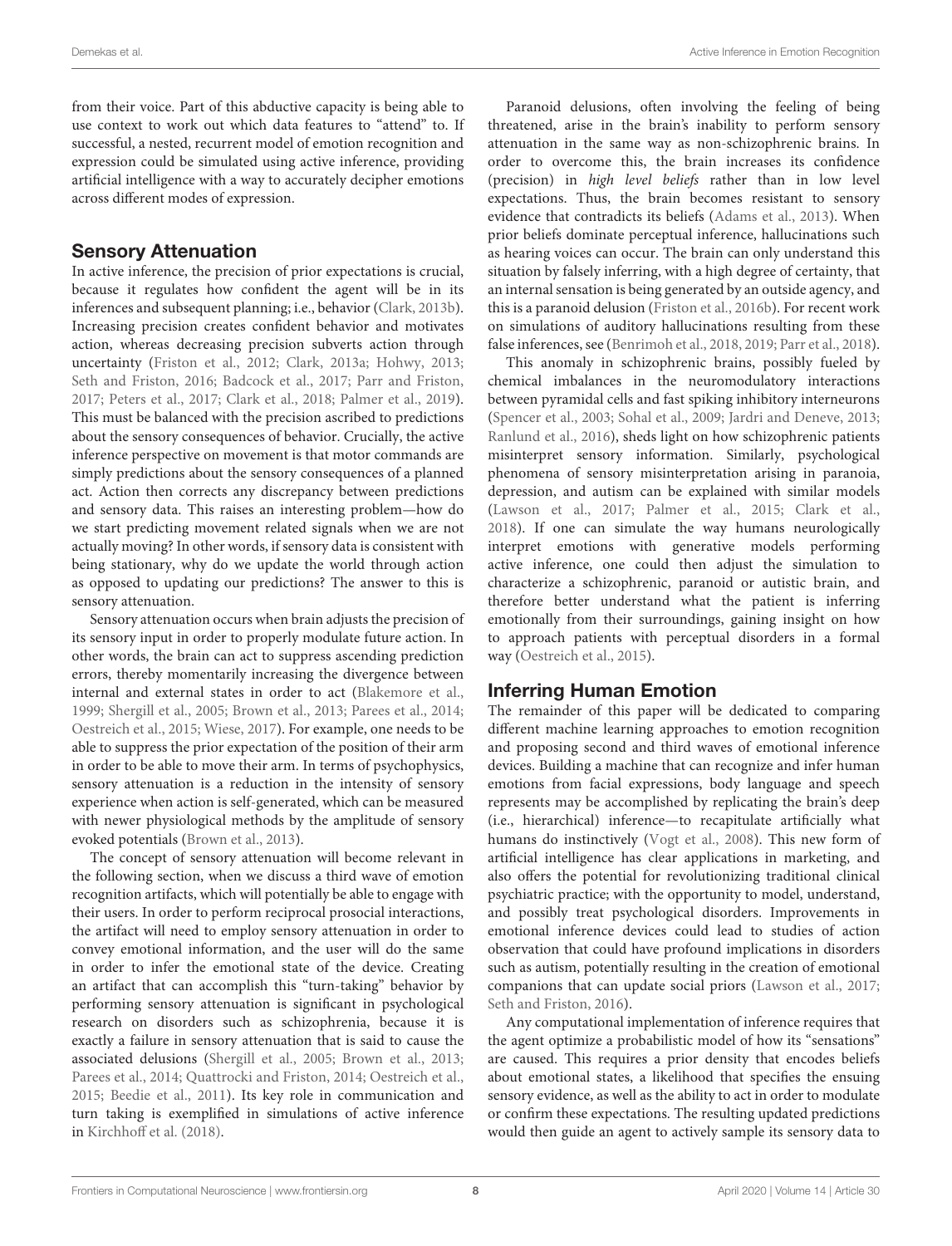reach a non-equilibrium, low entropy steady state density. This entails matching a generative model as closely as possible to the environment [\(Friston et al., 2009\)](#page-13-42). The resulting (approximate) isomorphism between the agent's internal model and external contingencies meets the necessary requirements of Conant and Ashby's Good Regulator Theorem; implying that the agent can be maximally successful at regulating environmental and sensory inputs [\(Conant and Ashby, 1970,](#page-13-13) [1991\)](#page-13-12). With regards to inferring human emotions, the unknown causes (a.k.a., external states, hidden states, or latent variables) would be the emotional states; happy, sad, angry, disgusted, etc. [\(Panksepp et al., 1984;](#page-14-34) [Craig,](#page-13-43) [2002;](#page-13-43) [Barrett, 2006;](#page-12-10) [Solms and Panksepp, 2012\)](#page-14-35). The sensory states will be the medium through which the agent must infer emotional causes (speech, facial expressions, body gestures).

This categorization of emotional states raises an interesting question. Under the emotional inference perspective, emotions are hypotheses about the causes of data; but how do we define this hypothesis space? Broadly, there are two routes toward doing so. The first is to appeal to existing emotional taxonomies and to use this prior information to define alternative hypothetical emotions. The second is to appeal to structure learning, and to explore potentially very large hypothesis spaces to assess which of these hypotheses best account for the data at hand. Conceptually, this is like in clustering techniques, which posit a number of clusters and then find the parameters of each cluster that account for the data. The number of clusters in then optimized by penalizing excessively complex solutions (with many clusters). Ultimately, we anticipate using some combination of the two, using prior information to constrain the space of plausible emotions and optimizing these through structure learning.

Once the emotional states have been classified an agent must engage a combination of explorative and exploitative behavior in order to perform an inference about the current state. The present standard of emotional inference rests on a supervised learning approach, yet we suggest that the coming stages of emotional devices will use an active inference approach, which can eventually be improved upon to synchronize generative models and result in artifacts capable of emotional engagement. These distinct approaches speak to three waves of emotion recognition devices, from the current state of the art to emotional artifacts in the decades to come.

#### Wave One

The current state of the art—in terms of emotional inference devices—consists of deep learning models, often implemented in phone apps using cameras [\(Alshamsi et al., 2016\)](#page-12-11). To train these agents, an enormous amount of visual information is collected, and the agent is trained on which emotions the photographs display. Over time, the agent begins to recognize patterns within this visual information—and attempts to infer emotions accordingly [\(Alshamsi et al., 2016\)](#page-12-11).

The most advanced form of deep learning uses a variational autoencoder that has a particular deep structure. The supervised agent is initially placed in a controlled environment to facilitate learning, and then placed in an uncontrolled environment to assess performance [\(Jeon and Shin, 2019\)](#page-13-44). The sophistication of this supervised neural network derives from its implicit generative model which underlies an explicit representation of uncertainty, allowing for the backpropagation of errors (Jeon and Shin, [2019\)](#page-13-44). Interestingly, the objective function for learning how to recognize or encode particular emotions is exactly the same as the variational free energy that underwrites active inference [\(Winn and Bishop, 2005\)](#page-15-1).

During learning, the agent does not perform any actions but rather is passively pushed toward the "correct" classification in the presence of exemplar (i.e., training) datasets. This leads to learning a distribution in which the sensory input as well as the resulting "correct" response are more probable in conjunction with one another. The agent learns to understand the causal structure of the training environment, inferring the causes of sensory states, and these inferred causes induce prior expectations, which the agent will then retain for its test phase in the uncontrolled environment [\(Jeon and Shin,](#page-13-44) [2019\)](#page-13-44). When the parameters of the agent's internal model have converged to the parameters of the controlled environment, the agent is successfully programmed to expect to give the correct classification of the desired emotional state based on the environmental signal [\(Gan et al., 2017\)](#page-13-45). The result is an agent that has an optimum policy for each situation that it is confronted with.

So far, the above approach has not been successful in inferring emotion as efficiently as a human being. This is because of three main reasons; firstly, from a structural point of view, the supervised backpropagation of errors in a neural network only supports an implicit generative model, and thus the agent lacks explicit control of prior beliefs that are important in generating predictions of emotion. Second, in supervised learning, the objective function (the function that the algorithm aims to optimize) is a scalar function of an outcome, usually a classification of accuracy, rather than a functional of beliefs (Gan et al., [2017\)](#page-13-45). This means that supervised learning models do not have an explicit or proper way to accommodate uncertainty, nor can have beliefs about the consequences of action. Thirdly, deep learning models never perform action to optimize belief updating all learning, and they are unable to actively elicit responses from their users.

The eliciting of emotional responses is the most essential component that deep learning lacks when it comes to emotional inference. If one cannot act, one cannot learn how the user will react to an action, which is most likely explains why human beings are so efficient at gauging emotional states; consider how much a slight eye roll or twitch of the head can communicate from one individual to another [\(Parr and Friston, 2019\)](#page-14-36). We argue that an active agent—operating under an explicit generative model—with an objective (variational free energy) functional of beliefs will allow for machine-human interaction, setting the stage for the second wave of emotional recognition technology, in which an agent will be able to perform active inference to evoke emotional responses from its user.

## Wave Two

Active agents are compelled to sample outcomes that are relevant to the task at hand, even if they are associated with high uncertainty, which is an emergent behavior under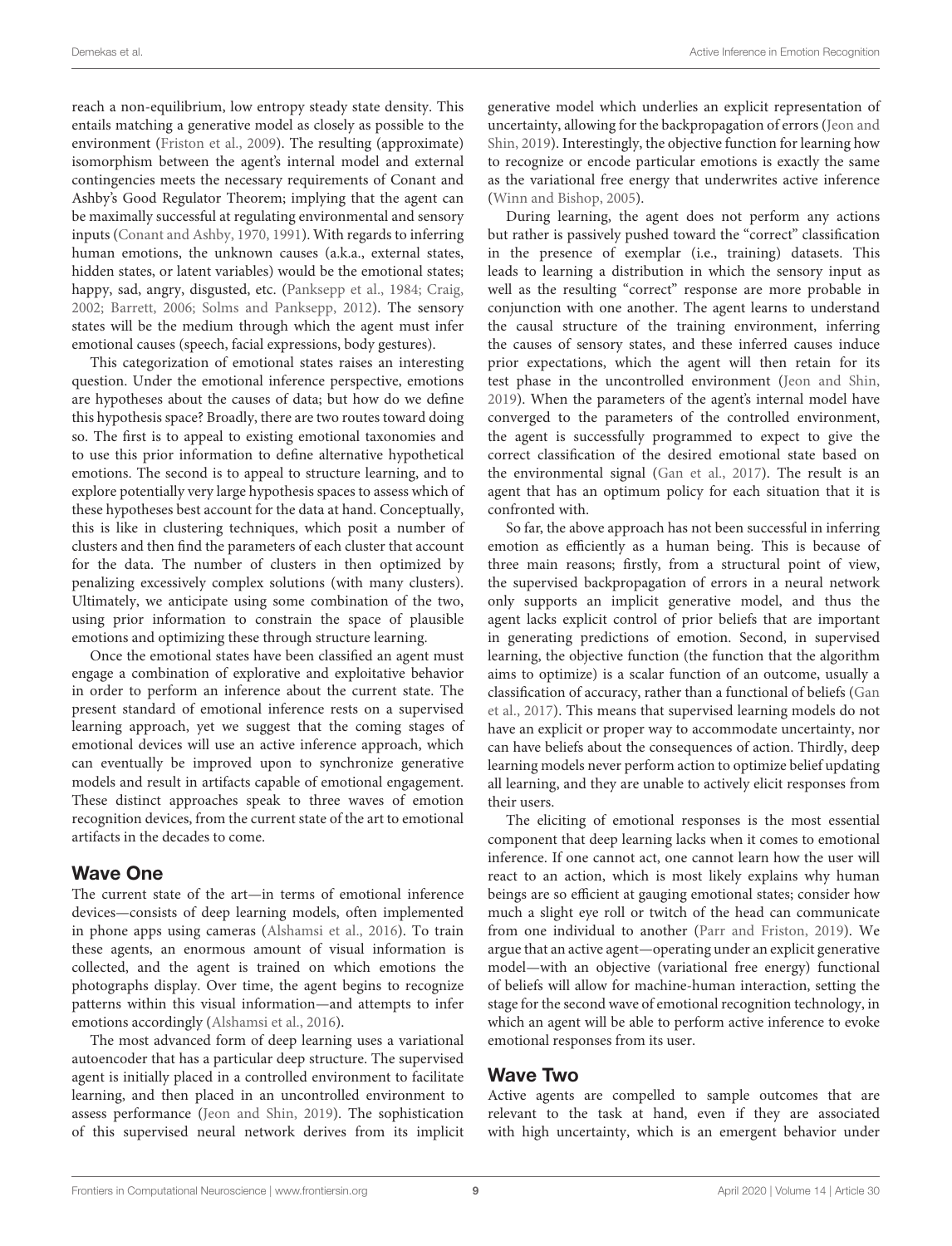the minimization of expected free energy [\(Barto et al., 2013;](#page-12-12) [Schwartenbeck et al., 2013,](#page-14-37) [2019;](#page-14-38) [Friston et al., 2015b,](#page-13-46) [2017c;](#page-13-47) [Limanowski et al., 2015\)](#page-14-23). An agent will first select between plausible policies, and then choose those that resolve the most uncertainty about the parameters of its generative model; here, between its emotional priors and latent emotional states. Following this, the agent will be placed in an uncontrolled environment where it would infer emotional states from external signals based on its prior expectations and the emotional affordances of particular behaviors [\(Smith et al., 2019a\)](#page-14-39).

Crucially, the active inference formulation of the problem frames it as an optimization problem. The quantity being optimized is Bayesian model evidence (which is maximized) or its complement, surprisal (which is minimized). This gives us a simple way to evaluate performance. The greater the model evidence, the better the categorization. To unpack this further, model evidence may be decomposed into two parts: accuracy and complexity. As the accuracy with which the model predicts sensory data increases, so does the evidence. However, this is penalized by the complexity. As complexity increases, the model evidence declines (unless there is a compensatory increase in accuracy). This tells us that the best emotional categorization will be the simplest that accurately accounts for the data available to our system. For an example of this approach in the context of inferring abstract rules, see [\(Friston et al., 2017a\)](#page-13-14).

The first advantage of using active inference is that the agent can leverage the potential epistemic richness of very different sorts of data, beyond just profiles of faces. An active inference agent will have an explicit generative model of emotional states, and therefore it will generate predictions in multiple modalities present at various temporal scales, such as facial motion, heart rate, hyperemia in the face, posture, etc. [\(Seth and Friston, 2016\)](#page-14-14).

This highlights the important distinction between the implicit generative model of a deep architecture explained above, and the explicit generative model of active inference [\(Buckley et al., 2017\)](#page-13-48). A deep architecture will first gather all of the available data and then attempt to identify a small number of latent nodes at the top of the [de]convolutional network that represents emotional states (happy, sad, angry, etc.). Conversely, the generative model of active inference is the inverse of this deep architecture. In other words, starting from these latent emotional states, the model generates all of the high dimensional consequences, including the modalities referred to above, which will be contextualized by being in the current emotional state [\(Friston, 2009\)](#page-13-2). Therefore, everything it can predict from an emotional state becomes a potentially useful data feature—that will inform and update the model.

The nature of this inverse model means the agent will learn to understand infer "where to look" next in order to resolve the uncertainty about the emotional state of the subject. This epistemic foraging, or "active vision," implies that the agent will learn to deploy its attention only on emotionally salient parts of the face [\(Smith et al., 2019b\)](#page-14-40). Therefore, rather than wasting computer floating point operations on the entire visual field, the agent can imitate the way a human will saccade to garner visual information, focusing only on the eyes, mouth, nose, and possibly forehead. This will result in a simulated agent that can correctly deduce emotional states that it has not yet encountered, by using its internal model to choose the most likely (and therefore correct) outcome. This model has the advantage that a smaller dataset with shorter training time may suffice, as data are autonomously selected to optimize the model [\(Friston, 2009\)](#page-13-2).

This generative model can lead to all sorts of learnable features that can potentially provide insight into psychiatric disorders. For example, if a psychiatrist is unsure what depression looks like, they can train the generative model by providing it with the emotional states of a depressive inventory, and it will learn to associate this profile of depressive-like scores with a cause [\(Cullen et al., 2018\)](#page-13-49). Instead of initially presenting labels of depressed or not depressed, which is what supervised learning would do, the generative model is able to learn the nature of its environment on its own, and then come up with a specific set of complex responses that correspond to one or more emotional states.

In addition to this, an artifact from the second wave will also engage in active learning, allowing it to then 'learn on the job' from the user's reactions to its perturbations [\(Friston et al.,](#page-13-50) [2016a\)](#page-13-50). This might involve equipping it with the opportunity to take actions to elicit responses from the person it interacts with (e.g., asking questions, or for feedback). By selecting courses of action that minimize expected free energy, these actions would be used to resolve uncertainty about the model over time, and about emotional states at any given time. In addition to the principled underpinnings of active inference, it is this capacity to autonomously optimize beliefs about the world through selecting the best (epistemically valuable) actions that renders this approach distinct from alternatives [\(Friston et al., 2016a\)](#page-13-50).

Eliciting emotional responses from the user can be accomplished most efficiently with the conveyance of visual (and perhaps auditory) information, as opposed to other sensory signals or collecting personal data. This immediately suggests that the second wave of emotionally intelligent artifacts will require a visual representation of a face with which the artifact can perform actions (eye movements, smiling, blushing etc.) and observe how the user responds. This is crucial, because—if the inference device is uncertain about which emotional state the user is in—free energy minimization will enable it to display the expression (epistemic perturbation) that will resolve the most of this uncertainty, given the lexica of emotional states that the device is equipped with [\(Smith et al., 2019a\)](#page-14-39). In other words, the device will continuously select from its available actions to maintain a precise (i.e., confident) inference about the emotional state of the user, very much like a human would do [\(Friston et al., 2016a\)](#page-13-50).

Due to the ability of the device to gauge the emotional states of the user in a matter of seconds and learn from the user's responses, the artifacts of the second wave will prove to be significantly superior to those of the first wave. These devices have clear applications in marketing, such as understanding how people interact with certain products. Perhaps more importantly, they are relevant in terms of e-health, potentially allowing for automated diagnosis of psychological or emotional disorders.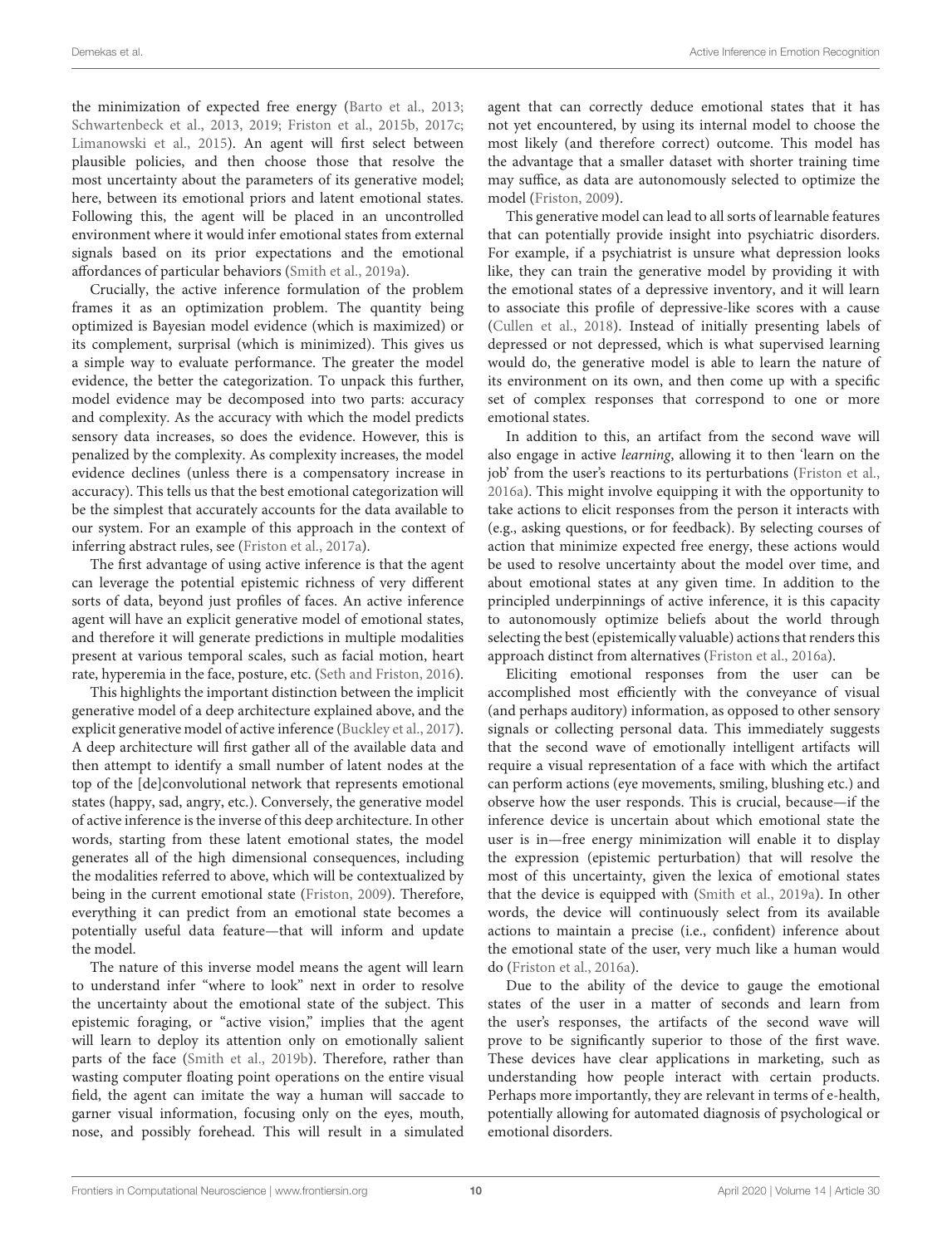

<span id="page-10-0"></span>Wave Three

A potential improvement upon the above active inference model is an agent that actively engages with the user. In wave two, the device infers the user's mood by performing active learning and inference under a generative model of the user's emotional states. This is conceptually different from an artifact that the user can actually engage in emotional exchanges; meaning that the user's generative model will also begin to predict the artefact's behavior. This machine-to-human reciprocal emotional interaction may eventually be feasible, as suggested by recent research in songbird simulations that demonstrate how communicating agents that have the same underlying brain structure can synchronize their generative models [\(Friston and Frith, 2015a\)](#page-13-18). This conceptual leap defines the difference between an emotionally intelligent artifact in wave two, and an emotional artifact in wave three.

Recent work proposes an active inference approach to communication, explaining how in order to communicate, two agents must be modeling each other in an infinite regress (modeling you modeling me modeling you and so on), and through this coupling the agents adopt the same generative model, i.e., they adopt generalized synchrony between internal brain states [\(Friston and Frith, 2015a\)](#page-13-18). This work demonstrates how through sensory information, an agent can gain insight into the internal model of another.

Furthermore, this model of communication is intricately linked with the sensory attenuation discussed in section Emotional inference, selfhood, and the human brain, demonstrated through a simulation of a songbird that must attenuate the sensory consequences of acting in order to act (in order to sing). In a communication context, this underscores the fact that one cannot listen and speak at the same time; further supported by a simulation of two songbirds who sing to each other, both undergoing this intermittent sensory attenuation in

which they listen to each other. By synchronizing their internal models, generalized synchrony emerges and communication results [\(Friston and Frith, 2015a\)](#page-13-18). In the context of emotion recognition, this demonstrates the possibility of synchronizing internal brain states of the emotional device and its user, such that the device and user are both attending to and attenuating sensory information in order to properly cause and predict another's emotional states [\(Friston and Frith, 2015a\)](#page-13-18).

This form of an artificial emotional companion can only be achieved once the circle is closed between human and machine; meaning that not only does the machine actively infer emotions from the human, but the human actively infers emotions from the machine as well. Therefore, it would be necessary for the artifact to process interoceptive signals, and possibly verbal signals as well. The artifact would need to learn this implicit "emotional lexicon" through a human agent; i.e., it would start off with an emotional dyslexia and then learn from interactions with its user. The hypothesis is that through this training, the artifact would eventually converge to the user's generative model of emotional states. The potential convergence of a "student's" generative model upon the generative model of a confident "teacher" (of the same type) is exactly what the bird song simulations above aimed to demonstrate [\(Frith and Wentzer, 2013;](#page-13-51) Friston and Frith, [2015b\)](#page-13-52).

This convergence of generative models can also be interpreted in terms of coupled Markov blankets, demonstrated in **[Figure 3](#page-10-0)**. The Markov blanket description in section Theoretical overview represents a single agent's separation between "self" and "other," in which the conditional independence of the blanket states separates the agent's internal world from its external world through active and sensory states. A representation of synchronized generalized models, on the other hand, would exclude external states entirely, because the "other" now becomes another agent's internal states [\(Friston and Frith, 2015a\)](#page-13-18).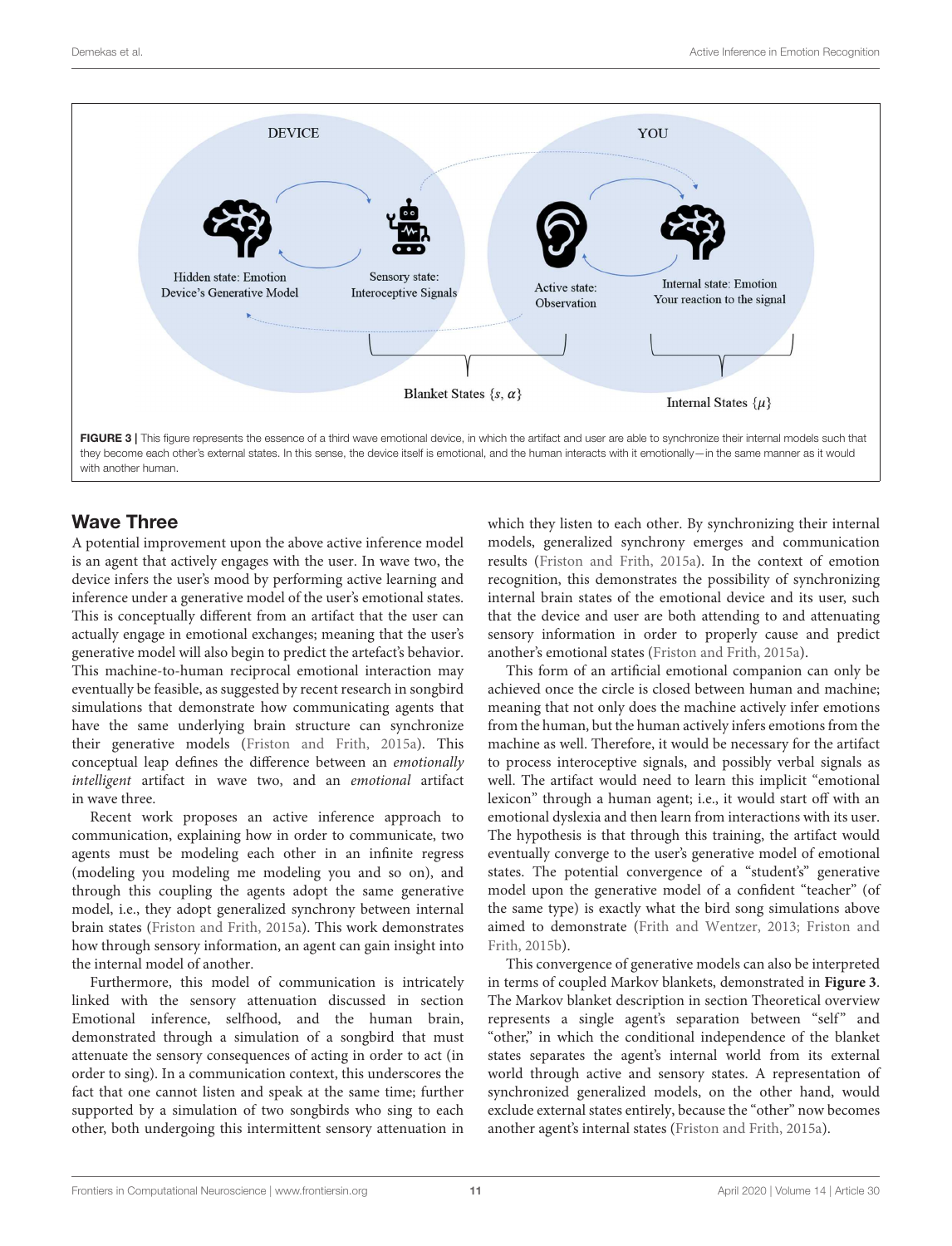In wave three, the epistemic foraging for disclosing information about the user's emotional state requires the additional constraint that the artifact shares the same generative model that it believes the user has. Under these synchronized generative models, the artifact will engage in active inference to resolve uncertainty and effectively be able to interact emotionally with the user [\(Seth and Friston, 2016\)](#page-14-14). This prosocial and reciprocal interaction can be interpreted as the machine possessing an emotional echopraxia, i.e., it will effectively mirror its user's emotions [\(Ainley et al., 2012\)](#page-12-1).

Finally, the emotion recognition architecture of the second wave is largely epistemic, so it is not necessary to implement explicit goals or preferred outcomes in the generative model. Without preferred outcomes, the device learns a set of minimally complex emotional states, under the prior that the user's generative model is congruent to that of the device. However, once the device and human have established a generalized synchrony, it would be possible to implement prior preferences in the agent's generative model—so that it can steer the emotional synchrony to a specific desired emotional state (happy, calm, etc.). This holds promise in therapeutic applications, because the model will be able to guide humans to interact in certain ways by inducing a desired state in the brain as the best explanation of the sensorium [\(Seth and Friston, 2016\)](#page-14-14). This has potential clinical applications in disorders such as autism and schizophrenia, in which patients experience a failure of interpersonal inference, false inference about the intentions of others, or failure to develop proper theory of mind [\(Lawson et al., 2017\)](#page-13-41). By training synchronized generative models to prefer desired states, the user could potentially learn how to overcome neurological tendencies via the device.

## **DISCUSSION**

Several accounts of free-energy minimizing models of communication and personal emotional awareness serve as a foundation for further and more complex representations of how emotions can be taught and learned socially, in two person (dyadic) interactions or group situations, as well as how one can (or cannot) develop an emotional model based on sensory information throughout childhood and adulthood (Smith et al., [2019b\)](#page-14-40). These models demonstrate certain important intricacies that must be carefully considered when building such an emotional inference device, such as the precision of priors, contextual information, and Bayesian filtering.

A good model of an emotionally aware agent depends on precise priors over external factors, as well as the ability to quickly switch between contextual information. In order to model a complex form of emotional communication between individuals or in society, the priors become supremely important, due to their direct influence on the confidence with which the agent can act on its beliefs. In other words, not only do the priors need to be accurate, they also need to be precise in order for the agent to have sufficient confidence to act accordingly.

Furthermore, while there may be some universal microexpressions or vocal patterns that the agent can pick up on—as priors that are context-independent—most human communication and expression is heavily dependent on situational factors. This intricacy arises from the complexity of the cortical hierarchy and the continuous exchange between environmental and internal states via sensation and action, making each exchange somewhat unique. For this reason, to create a successful AI that can decipher emotion, the environmental priors must include contextual states that influence how other environmental states will generate respective data, so that the generative model will treat sensory signals uniquely based on the situation in which they are presented.

Research in songbird simulations demonstrates how generalized Bayesian filtering allows the brain to maintain distinct generative models for different contexts; i.e., to interact with—and make inferences—about several different agents about who they are and the content they are communicating [\(Isomura et al., 2018\)](#page-13-53). Being able to continuously fluctuate between different internal models based on changing sensory information allows an agent to harvest the most relevant information by continuously switching to the best explanation for a given sensation. This further suggests that an active inference approach to communication and inference can account for the complexities of animal interaction; not only by synchronizing internal models between communicating agents, but also through the ability to possess multiple models simultaneously for group interactions. In turn, this suggests a basis for how cultural niches update priors and affect behavior and expectation [\(Heyes, 2018;](#page-13-29) [Veissiere et al., 2019\)](#page-14-41).

Finally, when it comes to emotion recognition, this type of inference is also performed by individuals that have their own emotional awareness. This could draw upon recent advances in the formal modeling of emotional inference using active inference and Markov decision processes [\(Smith et al., 2019b\)](#page-14-40). This research also covers emotion conceptualization in childhood [\(Ainley et al., 2012;](#page-12-1) [Fotopoulou and Tsakiris, 2017\)](#page-13-17); i.e., how one can form a model of emotion recognition without any initial prior beliefs or expectations about emotional content. This line of work suggests that as long as an agent is provided with a fairly consistent sample of emotional experience in "childhood"—that allows it to form relatively precise priors over time—it can reach a 100% accurate model of emotion recognition (Smith et al., [2019b\)](#page-14-40). Moreover, the model continues into "adulthood" and explains how new emotions can be learned and how this affects existing emotional priors, while demonstrating the extent to which unstable emotional environments of childhood can bias or inhibit emotion conceptualization [\(Smith et al.,](#page-14-40) [2019b\)](#page-14-40). This work stands as a proof of concept for an active inference approach to emotion recognition and the wider scope of what it could explain about the emotional human brain throughout development.

The potential applications of an emotionally intelligent system are diverse. Opportunities in psychological research have already been mentioned, in terms of adjusting a computer model to simulate a brain with a psychological disorder such as schizophrenia or autism—aiming to understand how patients interact with emotive content in their internal models of the world [\(Beedie et al., 2011\)](#page-12-7). Furthermore, it could be used for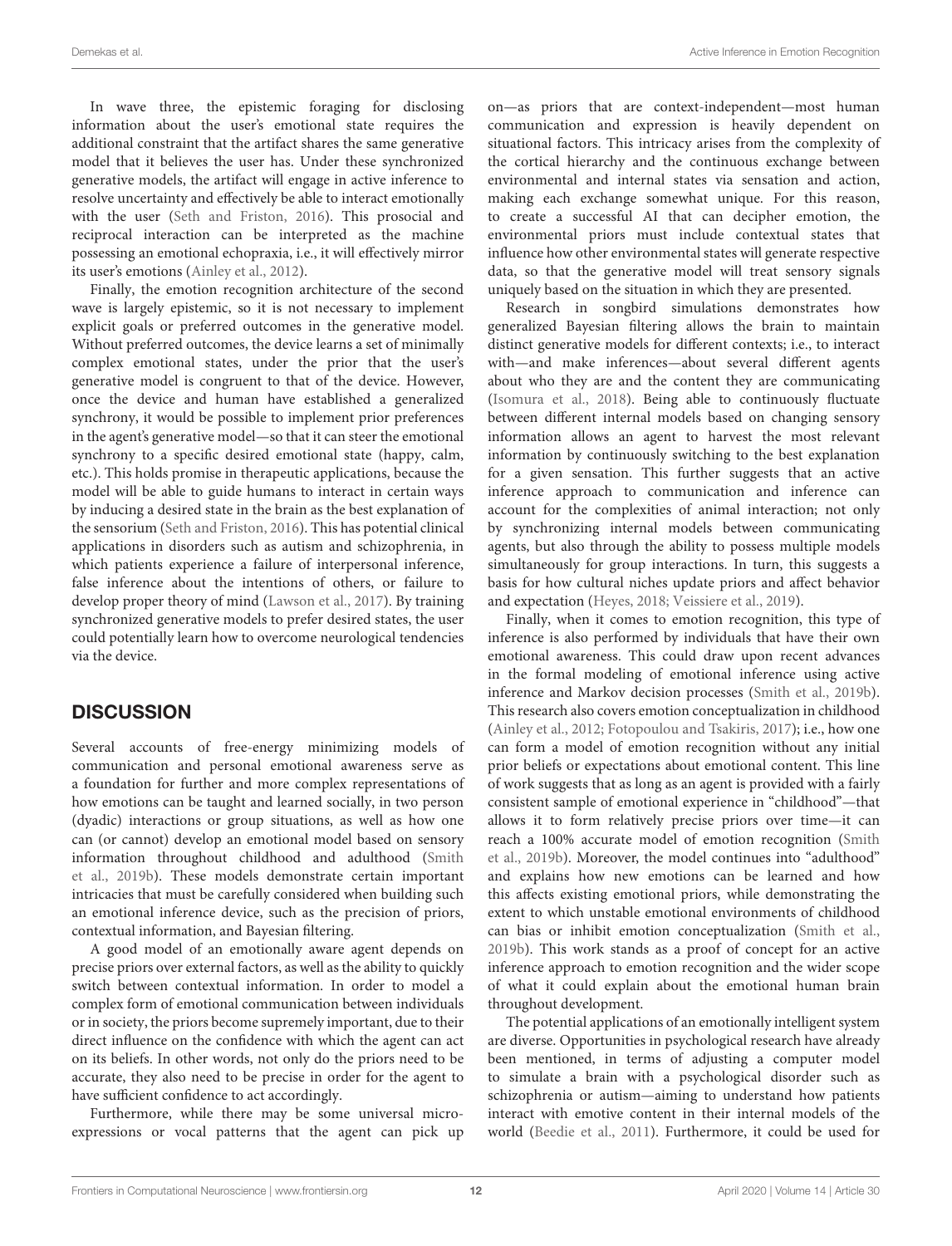anthropological and psychological research in understanding how different cultures express emotions differently, which could be useful for economic and political matters; e.g., engaging with other markets or cultures in an informed way.

In addition, effective emotion recognition technology is already being looked into for industry and government applications; such as in classrooms—to understand how different students learn differently—in order to improve educational methods [\(Toor, 2017\)](#page-14-42), as well as retailers such as Walmart that hope to implement emotion recognition technology in stores to understand how humans react to certain products in the aisles [\(O'Shea, 2017\)](#page-14-43). The current applications implement the first wave of emotion recognition devices; namely, deep learning technology. However, if research is pursued in the direction of active inference, this may establish the future of accurate emotional inference across cultures, personalities and stages of development.

# **CONCLUSION**

It is important to return to the nature of the free energy principle as a scientific construct. The free energy principle was formulated to explain how adaptive agents learn, and to encompass all of self-organizing entities into a unifying scientific theory. So, where does this leave us, as humans trying to understand ourselves from the inside out?

Humans are self-organizing creatures with an abundance of sensory information that we must carefully filter in order to properly operate in the world around us. Because of each of our unique paths through evolution, genetics and the environment, we process sensory data and behave in different ways, and for those of us with mental disorders, these distinctions are much more severe. Nevertheless, the Bayesian brain and free energy minimization provide us with a scientific approach for all forms of perception, inference and behavior—in the same formal framework. This is a new and deeper answer to the question "Why?" when it comes to human behavior, psychology, and society, and if implemented correctly, could potentially be the

## **REFERENCES**

- <span id="page-12-8"></span>Adams, R. A., Stephan, K. E., Brown, H. R., Frith, C. D., and Friston, K. J. (2013). The computational anatomy of psychosis. Front Psychiatr. 4:47. doi: [10.3389/fpsyt.2013.00047](https://doi.org/10.3389/fpsyt.2013.00047)
- <span id="page-12-2"></span>Ainley, V., Apps, M. A., Fotopoulou, A., and Tsakiris, M. (2016). 'Bodily precision': a predictive coding account of individual differences in interoceptive accuracy. Philos. Transac. R. Soc. Lond. 371:20160003. doi: [10.1098/rstb.2016.0003](https://doi.org/10.1098/rstb.2016.0003)
- <span id="page-12-1"></span>Ainley, V., Tajadura-Jiménez, A., Fotopoulou, A., and Tsakiris, M. (2012). Looking into myself: changes in interoceptive sensitivity during mirror self-observation. Psychophysiology 49, 3936–3946. doi: [10.1111/j.1469-8986.2012.01468.x](https://doi.org/10.1111/j.1469-8986.2012.01468.x)
- <span id="page-12-11"></span>Alshamsi, H., Meng, H., Li, M., et al. (2016). "Real time facial expression recognition app development on mobile phones," in 12th International Conference on Natural Computation, Fuzzy Systems and Knowledge Discovery (ICNC-FSKD), 1750–1755. doi: [10.1109/FSKD.2016.7603442](https://doi.org/10.1109/FSKD.2016.7603442)
- <span id="page-12-0"></span>Ashby, W. R. (1947). Principles of the self-organizing dynamic system. J. Gen Psychol. 37, 125–128. doi: [10.1080/00221309.1947.9918144](https://doi.org/10.1080/00221309.1947.9918144)
- <span id="page-12-6"></span>Badcock, P. B., Davey, C. G., Whittle, S., Allen, N. B., and Friston, K. J. (2017). The depressed brain: an evolutionary systems theory. Trends Cogn. Sci. 21, 182–194. doi: [10.1016/j.tics.2017.01.005](https://doi.org/10.1016/j.tics.2017.01.005)

starting point for a new chapter of human knowledge, with a deeper insight into ourselves, as well as more effective, intelligent and "humanoid" computers.

For this reason, it seems that an interesting way to perform future research on derivations of the free energy principle in psychology and machine learning could be to integrate the Bayesian brain model for perception into emotion recognition. Through building complex generative models in which simulated agents can actively infer emotions—in the same way that a human does throughout its lifetime, we could speed up emotional learning artificially and better understand its influences and patterns. In addition, if we eventually manage to synchronize an artificial generative model with that of a human brain, we could potentially establish machine-human emotional connections that could commence a new chapter in psychiatric diagnosis and treatment. In sum, the information that these potential simulations can provide will allow the members of our species to answer long-sought questions about emotional development, social interactions, and disorders of the mind.

# AUTHOR CONTRIBUTIONS

DD wrote every draft of the paper and made all of the figures. TP edited the paper numerous times for suggestions, and he rewrote quite a bit of the theoretical overview (Theoretical overview). KF contributed mainly to the content of Inferring Human Emotion through explanation in person, and he also went over the paper for final edits and corrections.

## ACKNOWLEDGMENTS

I would like to thank TP for his help and patience with me when writing this paper and for everything that I have learned from him. I would also like to thank KF for inviting me to present to his group and for his support in writing this paper. Finally I would like to thank the editors for all of their useful comments and feedback.

- <span id="page-12-4"></span>Badcock, P. B., Friston, K. J., and Ramstead, M. J. D. (2019). The hierarchically mechanistic mind: a free-energy formulation of the human psyche. Phys. Life Rev. 31, 104–121. doi: [10.1016/j.plrev.2018.10.002](https://doi.org/10.1016/j.plrev.2018.10.002)
- <span id="page-12-10"></span>Barrett, L. F. (2006). Solving the emotion paradox: categorization and the experience of emotion. Personal. Soc. Psychol. Rev. 10, 20–46. doi: [10.1207/s15327957pspr1001\\_2](https://doi.org/10.1207/s15327957pspr1001_2)
- <span id="page-12-3"></span>Barrett, L. F., and Simmons, W. K. (2015). Interoceptive predictions in the brain. Nat. Rev. Neurosci. 16, 419–429. doi: [10.1038/nrn3950](https://doi.org/10.1038/nrn3950)
- <span id="page-12-12"></span>Barto, A., Mirolli, M., and Baldassarre, G. (2013). Novelty or surprise? Front. Psychol. 4:907. doi: [10.3389/fpsyg.2013.00907](https://doi.org/10.3389/fpsyg.2013.00907)
- <span id="page-12-5"></span>Bastos, A. M., Usrey, W. M., Adams, R. A., Mangun, G. R., Fries, P., and Friston, K. J. (2012). Canonical microcircuits for predictive coding. Neuron 76, 695–711. doi: [10.1016/j.neuron.2012.10.038](https://doi.org/10.1016/j.neuron.2012.10.038)
- <span id="page-12-7"></span>Beedie, S. A., Benson, P. J., and St Clair, D. M. (2011). Atypical scanpaths in schizophrenia: evidence of a trait- or state-dependent phenomenon? J. Psychiatr. Neurosci[. 36, 150–164. doi: 10.1503/jpn.](https://doi.org/10.1503/jpn.090169) 090169
- <span id="page-12-9"></span>Benrimoh, D., Parr, T., Adams, R. A., and Friston, K. (2019). Hallucinations both in and out of context: an active inference account. PLoS ONE 14:e0212379. doi: [10.1371/journal.pone.0212379](https://doi.org/10.1371/journal.pone.0212379)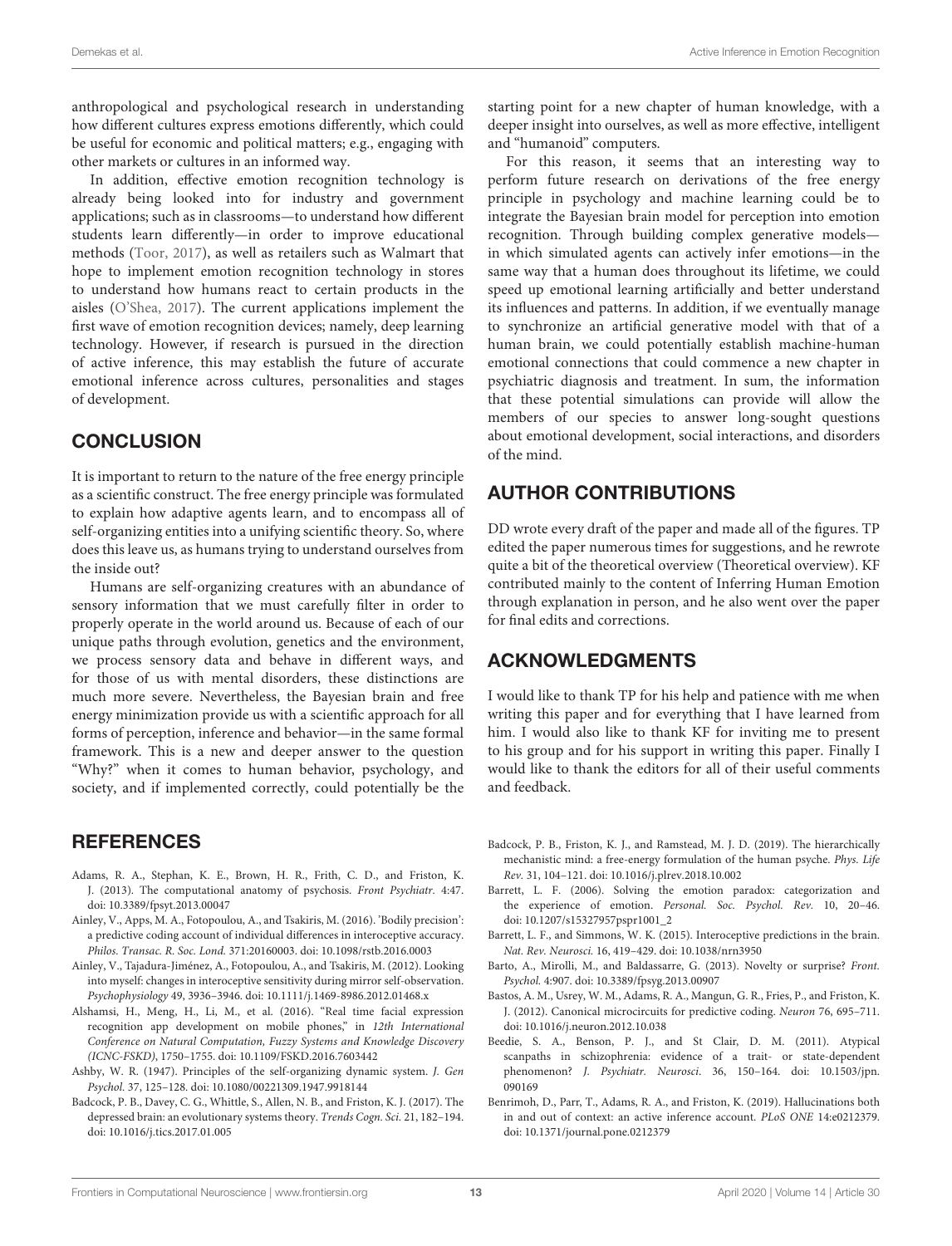- <span id="page-13-39"></span>Benrimoh, D., Parr, T., Vincent, P., Adams, R. A., and Friston, K. (2018). Active inference and auditory hallucinations. Comput. Psychiatr. 2, 183–204. doi: [10.1162/cpsy\\_a\\_00022](https://doi.org/10.1162/cpsy_a_00022)
- <span id="page-13-37"></span>Blakemore, S. J., Frith, C. D., and Wolpert, D. M. (1999). Spatio-temporal prediction modulates the perception of self-produced stimuli. J. Cogn. Neurosci. 11, 551–559. doi: [10.1162/089892999563607](https://doi.org/10.1162/089892999563607)
- <span id="page-13-38"></span>Brown, H., Adams, R. A., Parees, I., Edwards, M., and Friston, K. (2013). Active inference, sensory attenuation and illusions. Cogn. Proce. 14, 411–4127. doi: [10.1007/s10339-013-0571-3](https://doi.org/10.1007/s10339-013-0571-3)
- <span id="page-13-6"></span>Bruineberg, J., and Rietveld, E. (2014). Self-organization, free energy minimization, and optimal grip on a field of affordances. Front. Human Neurosci. 8:599. doi: [10.3389/fnhum.2014.00599](https://doi.org/10.3389/fnhum.2014.00599)
- <span id="page-13-48"></span>Buckley, C. L., Kim, C. S., McGregor, S., and Seth, A. K. (2017). The free energy principle for action and perception: a mathematical review. J. Mathematical Psychol. 81, 55–79. doi: [10.1016/j.jmp.2017.09.004](https://doi.org/10.1016/j.jmp.2017.09.004)
- <span id="page-13-32"></span>Campbell, J. O. (2016). Universal darwinism as a process of bayesian inference. Front. Syst. Neurosci. 10:49. doi: [10.3389/fnsys.2016.00049](https://doi.org/10.3389/fnsys.2016.00049)
- <span id="page-13-34"></span>Clark, A. (2013a). "Whatever next? Predictive brains, situated agents, and the future of cognitive science." Behav. Brain Sci. 36, 181–204. doi: [10.1017/S0140525X12000477](https://doi.org/10.1017/S0140525X12000477)
- <span id="page-13-24"></span>Clark, A. (2013b). The many faces of precision. Front. Psychol. 4:270. doi: [10.3389/fpsyg.2013.00270](https://doi.org/10.3389/fpsyg.2013.00270)
- <span id="page-13-36"></span>Clark, J. E., Watson, S., and Friston, K. F. (2018). What is mood? a computational perspective. Psychol. Med. 48, 2277–2284. doi: [10.1017/S0033291718000430](https://doi.org/10.1017/S0033291718000430)
- <span id="page-13-12"></span>Conant, R. C., and Ashby, S. W. (1991). Every good regulator of a system must be a model of that system. Facets Syst. Sci. 511–519. doi: [10.1007/978-1-4899-0718-9\\_37](https://doi.org/10.1007/978-1-4899-0718-9_37)
- <span id="page-13-13"></span>Conant, R. C., and Ashby, W. R. (1970). Every good regulator of a system must be a model of that system. Int. J. Systems Sci. 1, 89–97. doi: [10.1080/00207727008920220](https://doi.org/10.1080/00207727008920220)
- <span id="page-13-28"></span>Constant, A., Ramstead, M. J. D., Veissiere, S. P. L., Campbell, J. O., and Friston, K. J. (2018). A variational approach to niche construction. J. R. Soc. Interface 15:20170685. doi: [10.1098/rsif.2017.0685](https://doi.org/10.1098/rsif.2017.0685)
- <span id="page-13-19"></span>Corlett, P. R., and Fletcher, P. C. (2014). Computational psychiatry: a rosetta stone linking the brain to mental illness. Lancet Psychiatr. 1, 399–402. doi: [10.1016/S2215-0366\(14\)70298-6](https://doi.org/10.1016/S2215-0366(14)70298-6)
- <span id="page-13-43"></span>Craig, A. D. (2002). How do you feel? Interoception: the sense of the physiological condition of the body. Nat. Rev. Neurosci. 3, 655–666. doi: [10.1038/nrn894](https://doi.org/10.1038/nrn894)
- <span id="page-13-49"></span>Cullen, M., Davey, B., Friston, K. J., and Moran, R. J. (2018). Active inference in OpenAI gym: a paradigm for computational investigations into psychiatric illness. Biol. Psychiatr. 9, 809–818. doi: [10.1016/j.bpsc.2018.06.010](https://doi.org/10.1016/j.bpsc.2018.06.010)
- <span id="page-13-1"></span>Dayan, P., Hinton, G. E., Neal, R. M., and Zemel, R. S. (1995). The helmholtz machine. Neural Comput. 7, 889–904. doi: [10.1162/neco.1995.7.5.889](https://doi.org/10.1162/neco.1995.7.5.889)
- <span id="page-13-11"></span>Feldman, A. G. (2009). New insights into action-perception coupling. Exp Brain Res. 194, 39–58. doi: [10.1007/s00221-008-1667-3](https://doi.org/10.1007/s00221-008-1667-3)
- <span id="page-13-26"></span>Feldman, H., and Friston, K. J. (2010). Attention, uncertainty, and free-energy. Front. Hum. Neurosci. 4:215. doi: [10.3389/fnhum.2010.00215](https://doi.org/10.3389/fnhum.2010.00215)
- <span id="page-13-17"></span>Fotopoulou, A., and Tsakiris, M. (2017). Mentalizing homeostasis: the social origins of interoceptive inference. Neuropsychoanalysis 19, 3–28. doi: [10.1080/15294145.2017.1294031](https://doi.org/10.1080/15294145.2017.1294031)
- <span id="page-13-31"></span>Frank, S. A. (2012). Natural selection. V. How to read the fundamental equations of evolutionary change in terms of information theory. J. Evolut. Biol. 25, 2377–2396. doi: [10.1111/jeb.12010](https://doi.org/10.1111/jeb.12010)
- <span id="page-13-2"></span>Friston, K. (2009). The free-energy principle: a rough guide to the brain? Trends Cogn. Sci. 13, 293–301. doi: [10.1016/j.tics.2009.04.005](https://doi.org/10.1016/j.tics.2009.04.005)
- <span id="page-13-0"></span>Friston, K. (2012). The history of the future of the Bayesian brain. NeuroImage 62, 1230–1233. doi: [10.1016/j.neuroimage.2011.10.004](https://doi.org/10.1016/j.neuroimage.2011.10.004)
- <span id="page-13-9"></span>Friston, K. (2018). 'Seeing the Dark': grounding phenomenal transparency and opacity in precision estimation for active inference. Front. Psychol. 9:643.
- <span id="page-13-8"></span>Friston, K. (2019). A free energy principle for a particular physics. arXiv:1906.10184.
- <span id="page-13-21"></span>Friston, K., Brown, H. R., Siemerkus, J., and Stephan, K. E (2016b). The dysconnection hypothesis. Schizophr. Res. 176, 83–94. doi: [10.1016/j.schres.2016.07.014](https://doi.org/10.1016/j.schres.2016.07.014)
- <span id="page-13-10"></span>Friston, K., and Buzsáki, G. (2016). The functional anatomy of time: what and when in the brain. Trends Cogn. Sci. 20, 500–511. doi: [10.1016/j.tics.2016.05.001](https://doi.org/10.1016/j.tics.2016.05.001)
- <span id="page-13-50"></span>Friston, K., FitzGerald, T., Rigoli, F., Schwartenbeck, P., Doherty, J., Pezzulo, G., et al. (2016a). Active inference and learning. Neurosci. Biobehav. Rev. 68, 862–879. doi: [10.1016/j.neubiorev.2016.06.022](https://doi.org/10.1016/j.neubiorev.2016.06.022)
- <span id="page-13-47"></span>Friston, K., FitzGerald, T., Rigoli, F., Schwartenbeck, P., and Pezzulo, G. (2017c). Active inference: a process theory. Neural Comput. 29, 1–49. doi: [10.1162/NECO\\_a\\_00912](https://doi.org/10.1162/NECO_a_00912)
- <span id="page-13-18"></span>Friston, K., and Frith, C. (2015a). A duet for one. Conscious. Cogn. 36, 390–405. doi: [10.1016/j.concog.2014.12.003](https://doi.org/10.1016/j.concog.2014.12.003)
- <span id="page-13-27"></span>Friston, K., Levin, M., Sengupta, B., and Pezzulo, G. (2015a). Knowing one's place: a free-energy approach to pattern regulation. J. R. Soc. Interface 12:20141383. doi: [10.1098/rsif.2014.1383](https://doi.org/10.1098/rsif.2014.1383)
- <span id="page-13-46"></span>Friston, K., Rigoli, F., Ognibene, D., Mathys, C., Fitzgerald, T., and Pezzulo, G. (2015b). Active inference and epistemic value. Cogn. Neurosci. 6, 187–214. doi: [10.1080/17588928.2015.1020053](https://doi.org/10.1080/17588928.2015.1020053)
- <span id="page-13-20"></span>Friston, K. J. (2017). Precision psychiatry. Biol. Psychiatr. 2, 640–643. doi: [10.1016/j.bpsc.2017.08.007](https://doi.org/10.1016/j.bpsc.2017.08.007)
- <span id="page-13-42"></span>Friston, K. J., Daunizeau, J., and Kiebel, S. J. (2009). Reinforcement learning or active inference? PLoS ONE 4:e6421. doi: [10.1371/journal.pone.0006421](https://doi.org/10.1371/journal.pone.0006421)
- <span id="page-13-52"></span>Friston, K. J., and Frith, C. D. (2015b). Active inference, communication and hermeneutics. Cortex 68, 129–143. doi: [10.1016/j.cortex.2015.03.025](https://doi.org/10.1016/j.cortex.2015.03.025)
- <span id="page-13-14"></span>Friston, K. J., Lin, M., Frith, C. D., Pezzulo, G., Hobson, J. A., and Ondobaka, S. (2017a). Active inference, curiosity and insight. Neural Comput. 29, 2633–2683. doi: [10.1162/neco\\_a\\_00999](https://doi.org/10.1162/neco_a_00999)
- <span id="page-13-22"></span>Friston, K. J., Parr, T., and de Vries, B. (2017b). The graphical brain: belief propagation and active inference. Netw. Neurosci. 1, 381–414. doi: [10.1162/NETN\\_a\\_00018](https://doi.org/10.1162/NETN_a_00018)
- <span id="page-13-33"></span>Friston, K. J., Shiner, T., FitzGerald, T., Galea, J. M., and Adams, R. (2012). Dopamine, affordance and active inference. PLoS Comput Biol. 8: e1002327. doi: [10.1371/journal.pcbi.1002327](https://doi.org/10.1371/journal.pcbi.1002327)
- <span id="page-13-51"></span>Frith, C. D., and Wentzer, T. S. (2013). "Neural hermeneutics," in Encyclopedia of Philosophy and the Social Sciences, Vol. 2, ed B. Kaldis (Thousand Oaks, CA; London: SAGE publications, Inc), 657–659.
- <span id="page-13-15"></span>Fuster, J. M. (1990). Prefrontal cortex and the bridging of temporal gaps in the perception-action cycle. Annals N. Y. Acad. Sci. 608, 318–336. doi: [10.1111/j.1749-6632.1990.tb48901.x](https://doi.org/10.1111/j.1749-6632.1990.tb48901.x)
- <span id="page-13-45"></span>Gan, Z., Gan, C., He, X., Pu, Y., Tran, K., Gao, J., et al. (2017). "Semantic compositional networks for visual captioning," in IEEE Conf. Comput. Vision Pattern Recogn (Honolulu, HI), 1141–1150.
- <span id="page-13-7"></span>Halatek, J., Brauns, F., and Frey, E. (2018). Self-organization principles of intracellular pattern formation. Philosoph. Transac. R. Soc. Lond. Biol. Sci. 373:20170107. doi: [10.1098/rstb.2017.0107](https://doi.org/10.1098/rstb.2017.0107)
- <span id="page-13-29"></span>Heyes, C. (2018). Cognitive Gadgets: The Cultural Evolution of Thinking. Harvard University Press. doi: [10.4159/9780674985155](https://doi.org/10.4159/9780674985155)
- <span id="page-13-35"></span>Hohwy, J. (2013). The Predictive Mind. Oxford: Oxford University Press.
- <span id="page-13-53"></span>Isomura, T., Parr, T., and Friston, K. (2018). Social intelligence model with multiple internal models. BioRxiv [preprint]. doi: [10.1101/285353](https://doi.org/10.1101/285353)
- <span id="page-13-40"></span>Jardri, R., and Deneve, S. (2013). Circular inferences in schizophrenia. Brain 136, 3227–3241. doi: [10.1093/brain/awt257](https://doi.org/10.1093/brain/awt257)
- <span id="page-13-44"></span>Jeon, I. K., and Shin, S. (2019). "Continual representation learning for images with variational continual auto-encoder," in Proc. 11th International Conference on Agents and Artificial Intelligence (Gumi). doi: [10.5220/0007687103670373](https://doi.org/10.5220/0007687103670373)
- <span id="page-13-23"></span>Kanai, R., Komura, Y., Shipp, S., and Friston, K. (2015). Cerebral hierarchies: predictive processing, precision and the pulvinar. Philos. Transac. R. Soc. London 370. doi: [10.1098/rstb.2014.0169](https://doi.org/10.1098/rstb.2014.0169)
- <span id="page-13-4"></span>Kauffman, S. (1993). The Origins of Order: Self-Organization and Selection in Evolution. Oxford: Oxford University Press.
- <span id="page-13-5"></span>Kelso, J. A. S. (1995). Dynamic Patterns: The Self-Organization of Brain and Behavior. Boston, MA: The MIT Press.
- <span id="page-13-25"></span>Kilner, J. M., Friston, K. J., and Frith, C. D. (2007). Predictive coding: an account of the mirror neuron system. Cognitive Proc. 8, 159–166. doi: [10.1007/s10339-007-0170-2](https://doi.org/10.1007/s10339-007-0170-2)
- <span id="page-13-30"></span>Kirchhoff, M., Parr, T., Palacios, E., Friston, K., and Kiverstein, J. (2018). The markov blankets of life: autonomy, active inference and the free energy principle. J. R. Soc. Interf. 15:20170792. doi: [10.1098/rsif.2017.0792](https://doi.org/10.1098/rsif.2017.0792)
- <span id="page-13-41"></span>Lawson, R. P., Mathys, C., and Rees, G. (2017). Adults with autism overestimate the volatility of the sensory environment. Nat. Neurosci. 20, 1293–1299. doi: [10.1038/nn.4615](https://doi.org/10.1038/nn.4615)
- <span id="page-13-3"></span>LeDoux, J. E. (2000). Emotion circuits in the brain. Annual Rev. Neurosci. 23, 155–184. doi: [10.1146/annurev.neuro.23.1.155](https://doi.org/10.1146/annurev.neuro.23.1.155)
- <span id="page-13-16"></span>Limanowski, J., and Blankenburg, F. (2013). Minimal self-models and the free energy principle. Front. Human Neurosci. 7:547. doi: [10.3389/fnhum.2013.00547](https://doi.org/10.3389/fnhum.2013.00547)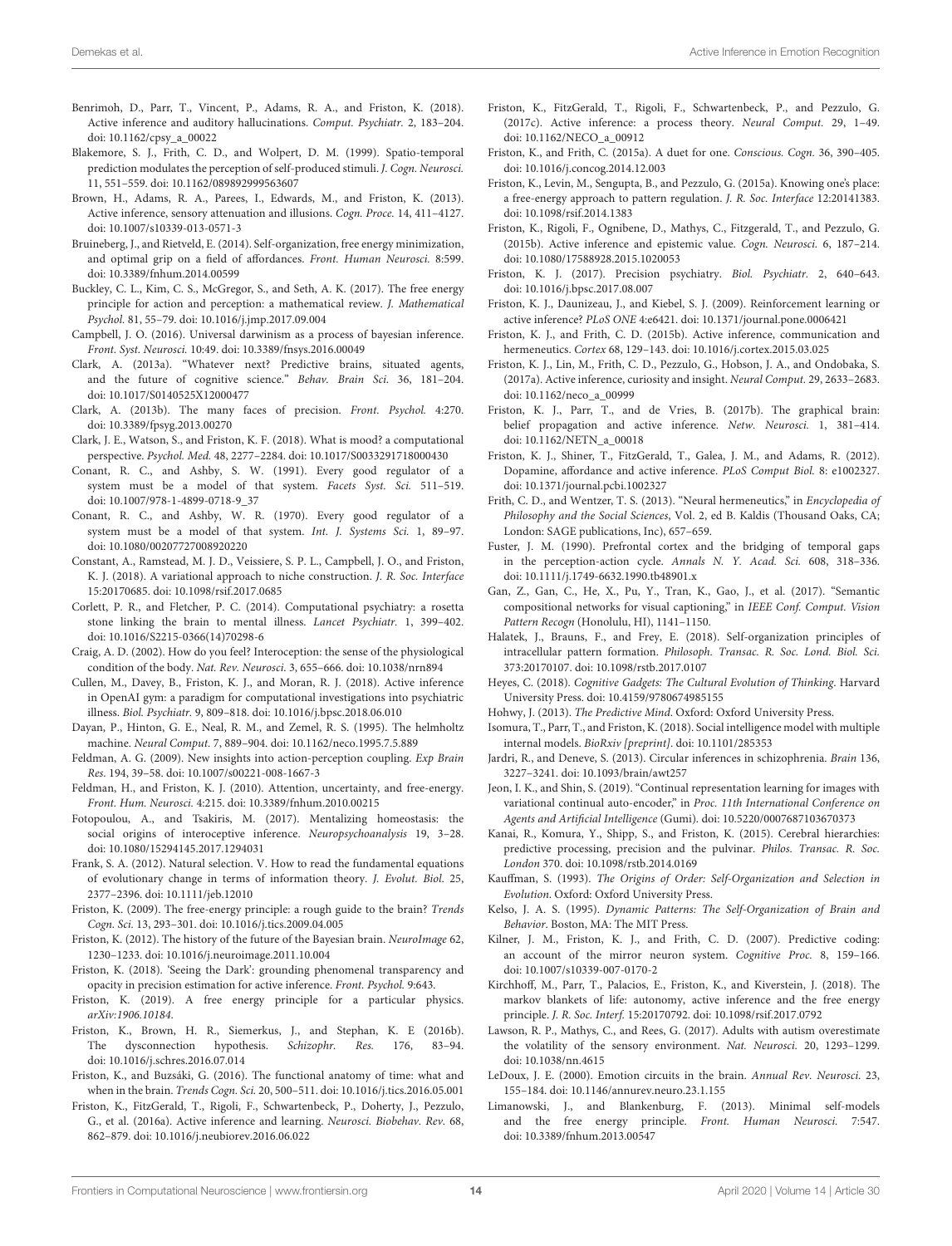- <span id="page-14-17"></span>Limanowski, J., and Friston, K. (2018). 'Seeing the Dark': grounding phenomenal transparency and opacity in precision estimation for active inference. Front. Psychol. 9:643. doi: [10.3389/fpsyg.2018.00643](https://doi.org/10.3389/fpsyg.2018.00643)
- <span id="page-14-23"></span>Limanowski, J., Moulin, C., and Souchay, C. (2015). An active inference and epistemic value view of metacognition. Cogn. Neurosci. 6:221–222. doi: [10.1080/17588928.2015.1051015](https://doi.org/10.1080/17588928.2015.1051015)
- <span id="page-14-10"></span>Mansell, W. (2011). Control of perception should be operationalized as a fundamental property of the nervous system. Top. Cogn. Sci. 3, 257–261. doi: [10.1111/j.1756-8765.2011.01140.x](https://doi.org/10.1111/j.1756-8765.2011.01140.x)
- <span id="page-14-9"></span>Metzinger, T. (2017). "The problem of mental action - predictive control without sensory sheets," in Philosophy and Predicitive Processing, eds T. Metzingerand and W. Wiese (EFrankfurt: MIND Group), 1–26.
- <span id="page-14-7"></span>Nicolis, G., and Prigogine, I. (1977). Self-Organization in Non-Equilibrium Systems. New York, NY: John Wiley.
- <span id="page-14-28"></span>Oestreich, L. K., Mifsud, N. G., Ford, J. M., Roach, B. J., Mathalon, D. H., and Whitford, T. J. (2015). Subnormal sensory attenuation to self-generated speech in schizotypy: electrophysiological evidence for a 'continuum of psychosis'. Int. J. Psychophysiol. [97, 131–138. doi: 10.1016/j.ijpsycho.2015.](https://doi.org/10.1016/j.ijpsycho.2015.05.014) 05.014
- <span id="page-14-43"></span>O'Shea, D. Report: Walmart developing facial-recognition tech. Retail Dive. Available online at: [www.retaildive.com/news/report-walmart-developing](www.retaildive.com/news/report-walmart-developing-facial-recognition-tech/447478/)[facial-recognition-tech/447478/](www.retaildive.com/news/report-walmart-developing-facial-recognition-tech/447478/)
- <span id="page-14-25"></span>Palmer, C. E., Auksztulewicz, R., Ondobaka, S., and Kilner, J. M. (2019). Sensorimotor beta power reflects the precision-weighting afforded to sensory prediction errors. Neuroimage 200, 59–71. doi: [10.1016/j.neuroimage.2019.06.034](https://doi.org/10.1016/j.neuroimage.2019.06.034)
- <span id="page-14-15"></span>Palmer, C. J., Seth, A. K., and Hohwy, J. (2015). The felt presence of other minds: predictive processing, counterfactual predictions, and mentalising in autism. Conscious Cogn. [36, 376–389. doi: 10.1016/j.concog.2015.](https://doi.org/10.1016/j.concog.2015.04.007) 04.007
- <span id="page-14-6"></span>Panksepp, J., Lane, R. D., Solms, M., and Smith, R. (2017). Reconciling cognitive and affective neuroscience perspectives on the brain basis of emotional experience. Neurosci. Biobehav. Rev. 76, 187–215. doi: [10.1016/j.neubiorev.2016.09.010](https://doi.org/10.1016/j.neubiorev.2016.09.010)
- <span id="page-14-34"></span>Panksepp, J., Siviy, S., and Normansell, L. (1984). The psychobiology of play: theoretical and methodological perspectives. Neurosci. Biobehav. Rev. 8, 465–492. doi: [10.1016/0149-7634\(84\)90005-8](https://doi.org/10.1016/0149-7634(84)90005-8)
- <span id="page-14-27"></span>Parees, I., Brown, H., Nuruki, A., Adams, R. A., and Davare, M. (2014). Loss of sensory attenuation in patients with functional (psychogenic) movement disorders. Brain 137, 2916–2621. doi: [10.1093/brain/awu237](https://doi.org/10.1093/brain/awu237)
- <span id="page-14-30"></span>Parr, T., Benrimoh, D., Vincent, P., and Friston, K. (2018). Precision and false perceptual inference. Front. Integr. Neurosci. 12:39. doi: [10.3389/fnint.2018.00039](https://doi.org/10.3389/fnint.2018.00039)
- <span id="page-14-21"></span>Parr, T., and Friston, K. J. (2013). The discrete and continuous brain: from decisions to movement-and back again. Neural Computation 30, 2319–2347. doi: [10.1162/neco\\_a\\_01102](https://doi.org/10.1162/neco_a_01102)
- <span id="page-14-12"></span>Parr, T., and Friston, K. J. (2017). Uncertainty, epistemics and active inference. J. R. Soc. Interf. 14:20170376. doi: [10.1098/rsif.2017.0376](https://doi.org/10.1098/rsif.2017.0376)
- <span id="page-14-36"></span>Parr, T., and Friston, K. J. (2019). Attention or Salience? Curr. Opin. Psychol. 29, 1–5. doi: [10.1016/j.copsyc.2018.10.006](https://doi.org/10.1016/j.copsyc.2018.10.006)
- <span id="page-14-8"></span>Pasquale, V., Massobrio, P., Bologna, L. L., Chiappalone, M., and Martinoia, S. (2008). Self-organization and neuronal avalanches in networks of dissociated cortical neurons. Neuroscience 153, 1354–1369. doi: [10.1016/j.neuroscience.2008.03.050](https://doi.org/10.1016/j.neuroscience.2008.03.050)
- <span id="page-14-2"></span>Pearl, J. (2014). Probabilistic Reasoning in Intelligent Systems: Networks of Plausible Inference. San Francisco, CA: Elsevier.
- <span id="page-14-24"></span>Peters, A., McEwen, B. S., and Friston, K. (2017). Uncertainty and stress: why it causes diseases and how it is mastered by the brain. Prog. Neurobiol. 156, 164–188. doi: [10.1016/j.pneurobio.2017.05.004](https://doi.org/10.1016/j.pneurobio.2017.05.004)
- <span id="page-14-20"></span>Pinotsis, D. A., Brunet, N., Bastos, A., Bosman, C. A., and Litvak, V. (2014). Contrast gain control and horizontal interactions in V1: a DCM study. Neuroimage 92, 143–155. doi: [10.1016/j.neuroimage.2014.01.047](https://doi.org/10.1016/j.neuroimage.2014.01.047)
- <span id="page-14-16"></span>Powers, A. R., Mathys, C., and Corlett, P. R. (2017). Pavlovian conditioning– induced hallucinations result from overweighting of perceptual priors. Science 357, 596–600. doi: [10.1126/science.aan3458](https://doi.org/10.1126/science.aan3458)
- <span id="page-14-29"></span>Quattrocki, E., and Friston, K. (2014). Autism, oxytocin and interoception. Neurosci. Biobehav. Rev. [47c, 410–430. doi: 10.1016/j.neubiorev.2014.](https://doi.org/10.1016/j.neubiorev.2014.09.012) 09.012
- <span id="page-14-18"></span>Rae, C. L., Critchley, H. D., and Seth, A. K. (2019). A bayesian account of the sensory-motor interactions underlying symptoms of tourette syndrome. Front. Psychiatr. 10:29. doi: [10.3389/fpsyt.2019.00029](https://doi.org/10.3389/fpsyt.2019.00029)
- <span id="page-14-3"></span>Ramstead, M. J. D., Badcock, P. B., and Friston, K. J. (2018) Answering Schrödinger's question: a free-energy formulation. Phy. Life Rev. 24, 1–16. doi: [10.1016/j.plrev.2017.09.001](https://doi.org/10.1016/j.plrev.2017.09.001)
- <span id="page-14-33"></span>Ranlund, S., Adams, R. A., Diez, A., Constante, M., Dutt, A., Hall, M. H., et al. (2016). Impaired prefrontal synaptic gain in people with psychosis and their relatives during the mismatch negativity. Hum. Brain Mapp. 37, 351–365. doi: [10.1002/hbm.23035](https://doi.org/10.1002/hbm.23035)
- <span id="page-14-37"></span>Schwartenbeck, P., Fitzgerald, T., Dolan, R. J., and Friston, K. (2013). Exploration, novelty, surprise, and free energy minimization. Front. Psychol. 4:710. doi: [10.3389/fpsyg.2013.00710](https://doi.org/10.3389/fpsyg.2013.00710)
- <span id="page-14-0"></span>Schwartenbeck, P., FitzGerald, T. H. B., Mathys, C., Dolan, R., Kronbichler, M., and Friston, K. (2015). Evidence for surprise minimization over value maximization in choice behavior. Sci. Rep. 5:16575. doi: [10.1038/srep16575](https://doi.org/10.1038/srep16575)
- <span id="page-14-38"></span>Schwartenbeck, P., Passecker, J., Hauser, T. U., FitzGerald, T. H., Kronbichler, M., and Friston, K. J. (2019). Computational mechanisms of curiosity and goal-directed exploration. ELife 8. doi: [10.7554/elife.41703](https://doi.org/10.7554/elife.41703)
- <span id="page-14-4"></span>Seth, A. K. (2013). Interoceptive inference, emotion, and the embodied self. Trends Cogn. Sci. 17, 565–573. doi: [10.1016/j.tics.2013.09.007](https://doi.org/10.1016/j.tics.2013.09.007)
- <span id="page-14-14"></span>Seth, A. K., and Friston, K. J. (2016). Active interoceptive inference and the emotional brain. Philos. Transac. R. Soc. Lond. B. Biol. Sci. 371:20160007. doi: [10.1098/rstb.2016.0007](https://doi.org/10.1098/rstb.2016.0007)
- <span id="page-14-26"></span>Shergill, S. S., Samson, G., Bays, P. M., Frith, C. D., and Wolpert, D. M. (2005). Evidence for sensory prediction deficits in schizophrenia. Am. J. Psychiatr. 162, 2384–2386. doi: [10.1176/appi.ajp.162.12.2384](https://doi.org/10.1176/appi.ajp.162.12.2384)
- <span id="page-14-19"></span>Shipp, S. (2016). Neural elements for predictive coding. Front. Psychol. 7:1792. doi: [10.3389/fpsyg.2016.01792](https://doi.org/10.3389/fpsyg.2016.01792)
- <span id="page-14-5"></span>Smith, R., and Lane, R. D. (2016). Unconscious emotion: a cognitive neuroscientific perspective. Neurosci. Biobehav. Rev. 69, 216–238. doi: [10.1016/j.neubiorev.2016.08.013](https://doi.org/10.1016/j.neubiorev.2016.08.013)
- <span id="page-14-39"></span>Smith, R., Lane, R. D., Parr, T., and Friston, K. J. (2019a). Neurocomputational mechanisms underlying emotional awareness: insights afforded by deep active inference and their potential clinical relevance. Neurosci. Biobehav. Rev. 107, 473–491. doi: [10.1016/j.neubiorev.2019.09.002](https://doi.org/10.1016/j.neubiorev.2019.09.002)
- <span id="page-14-40"></span>Smith, R., Parr, T., and Friston, K. J. (2019b). Simulating emotions: an active inference model of emotional state inference and emotion concept learning. Front. Psycol. 10:2844. doi: [10.1101/640813](https://doi.org/10.1101/640813)
- <span id="page-14-32"></span>Sohal, V. S., Zhang, F., Yizhar, O., and Deisseroth, K. (2009). Parvalbumin neurons and gamma rhythms enhance cortical circuit performance. Nature 459, 698–702. doi: [10.1038/nature07991](https://doi.org/10.1038/nature07991)
- <span id="page-14-35"></span>Solms, M., and Panksepp, J. (2012). The "id" knows more than the "ego" admits: neuropsychoanalytic and primal consciousness perspectives on the interface between affective and cognitive neuroscience. Brain Sci. 2, 147–175. doi: [10.3390/brainsci2020147](https://doi.org/10.3390/brainsci2020147)
- <span id="page-14-13"></span>Solopchuk, O. (2019). Tutorial on active inference. Medium.
- <span id="page-14-11"></span>Solway, A., and Botvinick, M. (2012). Goal-directed decision making as probabilistic inference: a computational framework and potential neural correlates. Psychol. Rev. 119, 120–154. doi: [10.1037/a0026435](https://doi.org/10.1037/a0026435)
- <span id="page-14-31"></span>Spencer, K. M., Nestor, P. G., Niznikiewicz, M. A., Salisbury, D. F., Shenton, M. E., and McCarley, R. W. (2003). Abnormal neural synchrony in schizophrenia. J. Neurosci. [23, 7407–7411. doi: 10.1523/JNEUROSCI.23-19-074](https://doi.org/10.1523/JNEUROSCI.23-19-07407.2003) 07.2003
- <span id="page-14-42"></span>Toor, A. (2017). This French School Is Using Facial Recognition to Find out When Students Aren't Paying Attention. The verge. [www.theverge.com/2017/5/26/](www.theverge.com/2017/5/26/15679806/ai-education-facial-recognition-nestor-france) [15679806/ai-education-facial-recognition-nestor-france](www.theverge.com/2017/5/26/15679806/ai-education-facial-recognition-nestor-france)
- <span id="page-14-22"></span>Ungerleider, L. G., and Haxby, J. V. (1994). 'What' and 'where' in the human brain. Curr. Opin. Neurobiol. [4, 157–165. doi: 10.1016/0959-4388\(94\)90](https://doi.org/10.1016/0959-4388(94)90066-3) 066-3
- <span id="page-14-41"></span>Veissiere, S. P. L., Constant, A., Ramstead, M. J. D., Friston, K. J., and Kirmayer, L. J. (2019). Thinking through other minds: a variational approach to cognition and culture. Behav. Brain Sci. 1–97. doi: [10.1017/S0140525X19001213](https://doi.org/10.1017/S0140525X19001213)
- <span id="page-14-1"></span>Vogt, T., André, E., and Wagner, J. (2008). "Automatic recognition of emotions from speech: a review of the literature and recommendations for practical realisation," in Affect and Emotion in Human-Computer Interaction. Lecture Notes in Computer Science, Vol. 4868, eds C. Peter and R. Beale (Berlin; Heidelberg: Springer).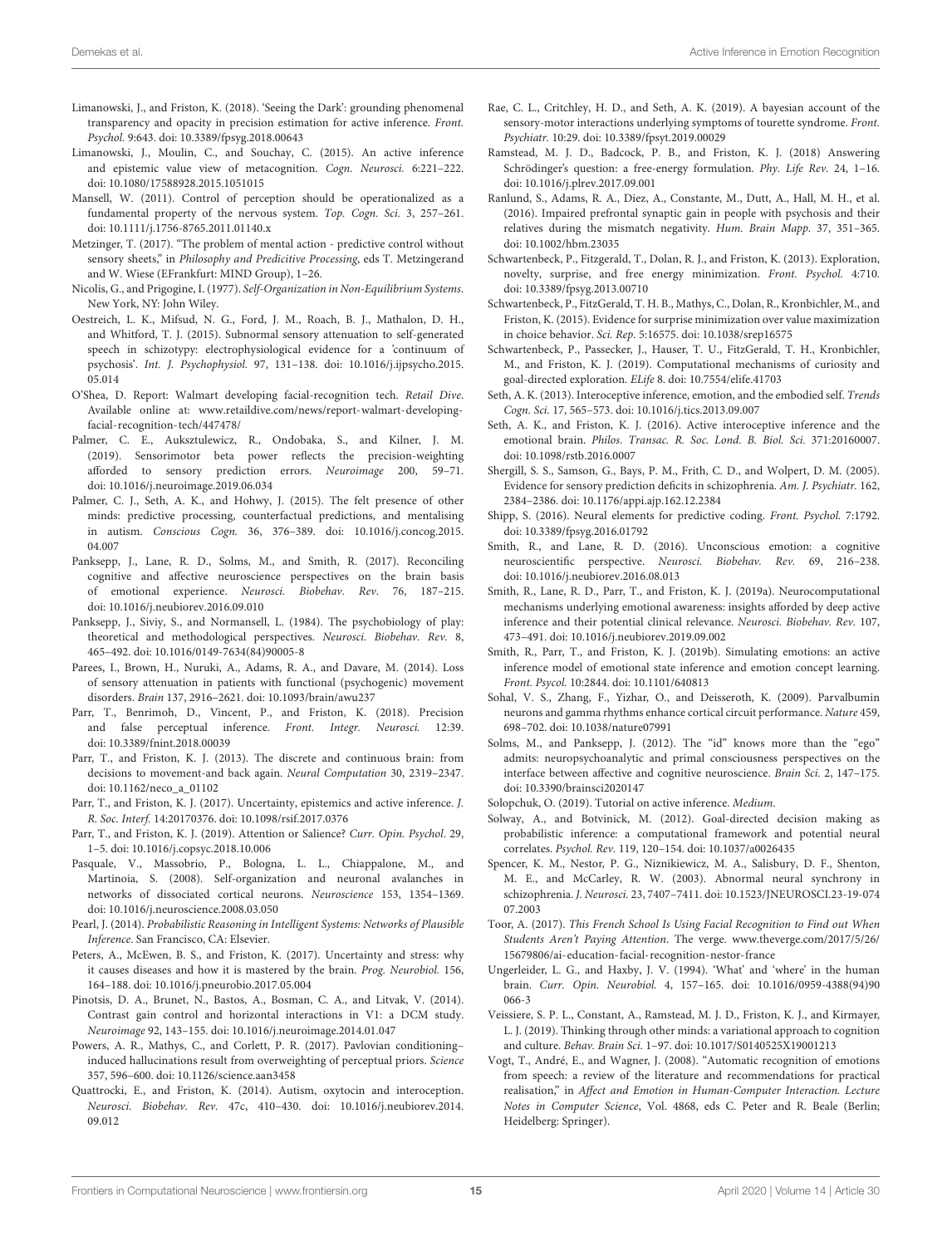- <span id="page-15-0"></span>von Helmholtz, H. III. (1866). Concerning the Perceptions in General. Treatise on Physiological Optics. New York, NY: Dover.
- <span id="page-15-4"></span>Wiese, W. (2017). Action is enabled by systematic misrepresentations. Erkenntnis 82, 1233–1252. doi: [10.1007/s10670-016-9867-x](https://doi.org/10.1007/s10670-016-9867-x)
- <span id="page-15-3"></span>Williford, K., Bennequin, D., Friston, K., and Rudrauf, D. (2018). The projective consciousness model and phenomenal selfhood. Front. Psychol. 9:2571 doi: [10.3389/fpsyg.2018.02571](https://doi.org/10.3389/fpsyg.2018.02571)
- <span id="page-15-1"></span>Winn, J., and Bishop, C. M. (2005). Variational message passing. J. Machine Learn. Res. 6, 661–694.
- <span id="page-15-2"></span>Zahavi, D. (2008). Subjectivity and Selfhood: Investigating the First-Person Perspective. London: MIT Press.

**Conflict of Interest:** The authors declare that the research was conducted in the absence of any commercial or financial relationships that could be construed as a potential conflict of interest.

Copyright © 2020 Demekas, Parr and Friston. This is an open-access article distributed under the terms of the [Creative Commons Attribution License \(CC BY\).](http://creativecommons.org/licenses/by/4.0/) The use, distribution or reproduction in other forums is permitted, provided the original author(s) and the copyright owner(s) are credited and that the original publication in this journal is cited, in accordance with accepted academic practice. No use, distribution or reproduction is permitted which does not comply with these terms.